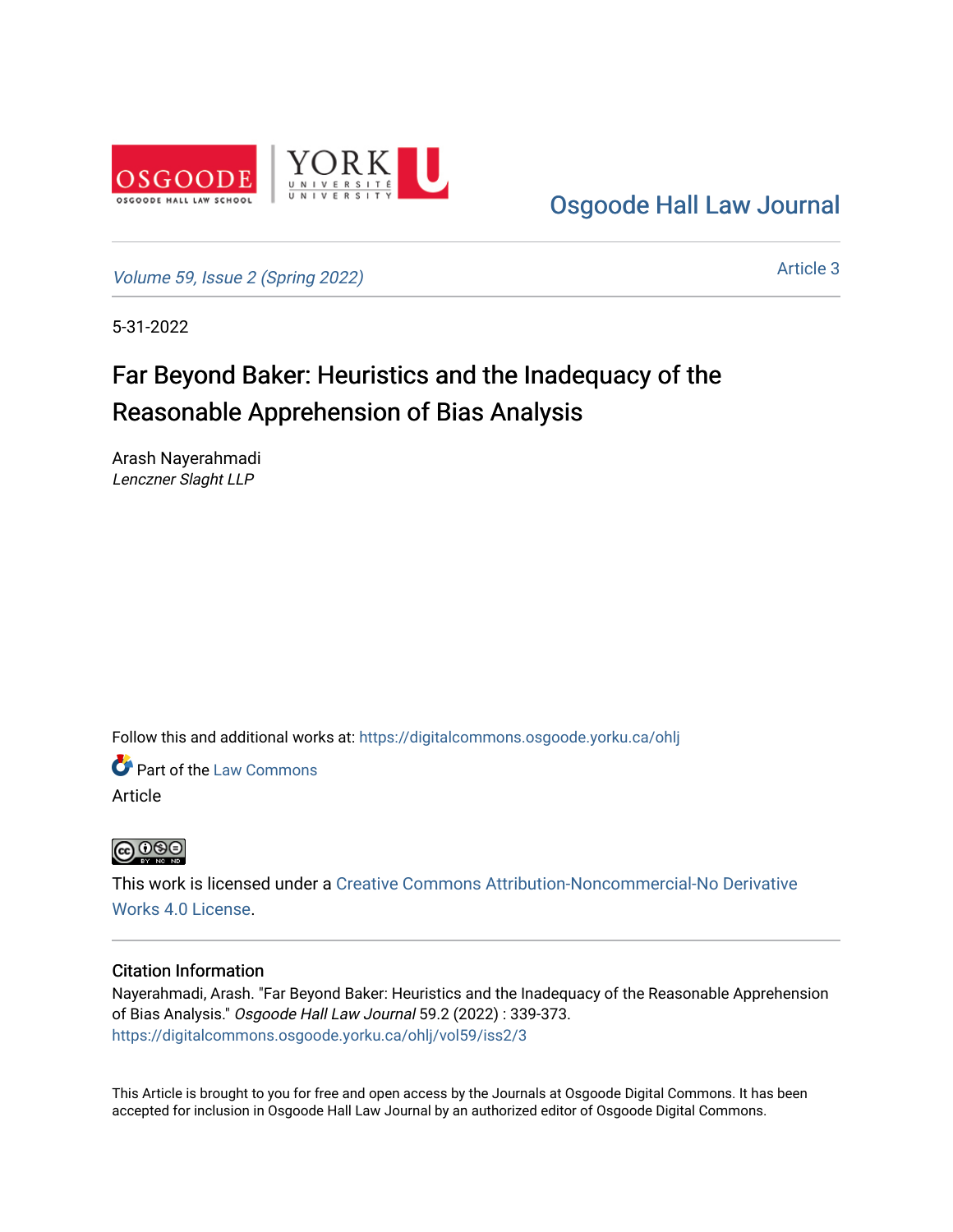## Far Beyond Baker: Heuristics and the Inadequacy of the Reasonable Apprehension of Bias Analysis

## **Abstract**

When we consider bias in an adjudicative setting, we think about cases such as Baker v. Canada where the interviewing officer's emphasis on the applicant's number of children, economic status, and mental health is glaring. It is easy to become accustomed to thinking about bias in clear examples such as prejudice against people of a disadvantaged group. However, bias can also be subtly present in the subconscious mind, even when a person appears to be acting objectively. The development of cognitive psychology research has revealed that the mind relies on heuristics, or mental shortcuts, to make quick decisions. Heuristics research divides the mind into two systems of operation: The first operates automatically, while the second operates methodically. Heuristics are a function of the former and are consequently difficult to clearly observe and readily identify. Subconscious reliance on heuristics when approaching tasks that demand objectivity can result in decisions that are unintentionally guided by bias, rather than evidence.

A reasonable apprehension of bias (RAB) claim is advanced when a party suspects bias on the part of an adjudicator. The question is whether an informed reasonable person would reasonably perceive bias on the part of the adjudicator. The onus is not to prove bias, but merely an appearance of bias. The test is an appeal to the maxim that justice must not only be done but should be seen to be done. The analysis is designed to protect not only the parties but also the public perception of the legal system. In this sense, the RAB test is overinclusive. Conversely, consideration of the RAB test, in light of cognitive biases and heuristic reasoning, reveals that the test is also underinclusive. The driving force behind the RAB analysis appears to be that justice must be seen to be done. Neither the informed reasonable person's knowledge of the law nor the community can help discover veiled or subtle cognitive biases. We are left with a conundrum: The original premise that justice must be done may be violated covertly without triggering the prevailing test for a RAB, leaving an unintentional blind spot.

In order to address the shortcomings of the RAB analysis, I propose the implementation of preventative measures to decrease adjudicators' vulnerability to cognitive biases. These measures can be established by increasing adjudicators' understanding of heuristics and counteracting potential intuitive predispositions. Development of remedial measures should consider scarce judicial and adjudicative resources.

## Creative Commons License



This work is licensed under a [Creative Commons Attribution-Noncommercial-No Derivative Works 4.0](https://creativecommons.org/licenses/by-nc-nd/4.0/) [License](https://creativecommons.org/licenses/by-nc-nd/4.0/).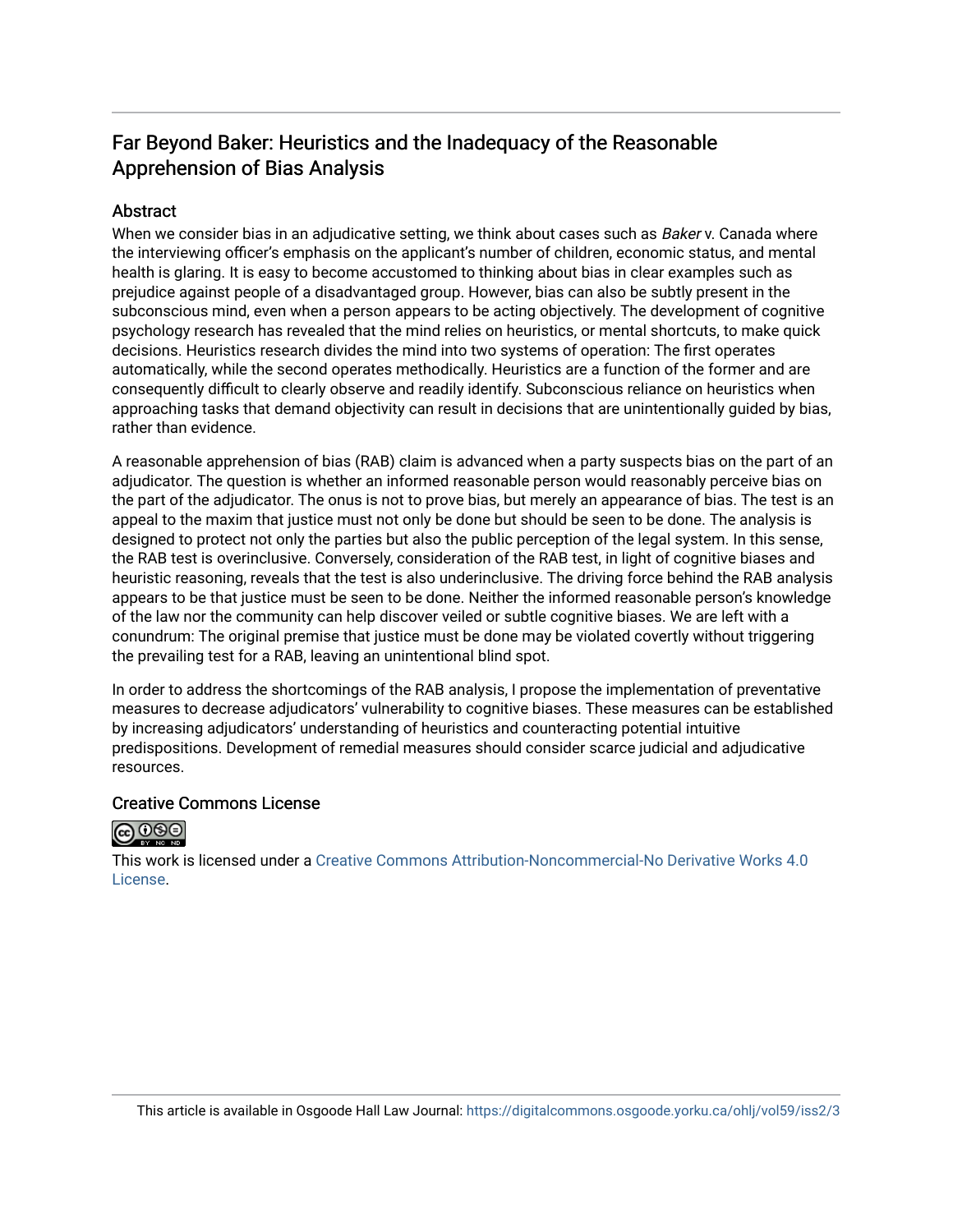## Far Beyond *Baker*: Heuristics and the Inadequacy of the Reasonable Apprehension of Bias Analysis

## ARASH NAYERAHMADI\*

When we consider bias in an adjudicative setting, we think about cases such as *Baker v. Canada*  where the interviewing officer's emphasis on the applicant's number of children, economic status, and mental health is glaring. It is easy to become accustomed to thinking about bias in clear examples such as prejudice against people of a disadvantaged group. However, bias can also be subtly present in the subconscious mind, even when a person appears to be acting objectively. The development of cognitive psychology research has revealed that the mind relies on heuristics, or mental shortcuts, to make quick decisions. Heuristics research divides the mind into two systems of operation: The first operates automatically, while the second operates methodically. Heuristics are a function of the former and are consequently difficult to clearly observe and readily identify. Subconscious reliance on heuristics when approaching tasks that demand objectivity can result in decisions that are unintentionally guided by bias, rather than evidence.

A reasonable apprehension of bias (RAB) claim is advanced when a party suspects bias on the part of an adjudicator. The question is whether an informed reasonable person would reasonably perceive bias on the part of the adjudicator. The onus is not to prove bias, but merely an appearance of bias. The test is an appeal to the maxim that justice must not only be done but should be seen to be done. The analysis is designed to protect not only the parties but also the public perception of the legal system. In this sense, the RAB test is overinclusive. Conversely, consideration of the RAB test, in light of cognitive biases and heuristic reasoning, reveals that the test is also underinclusive. The driving force behind the RAB analysis appears to be that justice must be seen to be done. Neither the informed reasonable person's knowledge of the law nor the community can help discover veiled or

Arash Nayerahmadi is a graduate of Osgoode Hall Law School and a former clerk of the Ontario Superior Court of Justice in Toronto. He is currently an Associate at Lenczner Slaght LLP. All views are his own. The author would like to thank Professor Dan Priel for his support and guidance.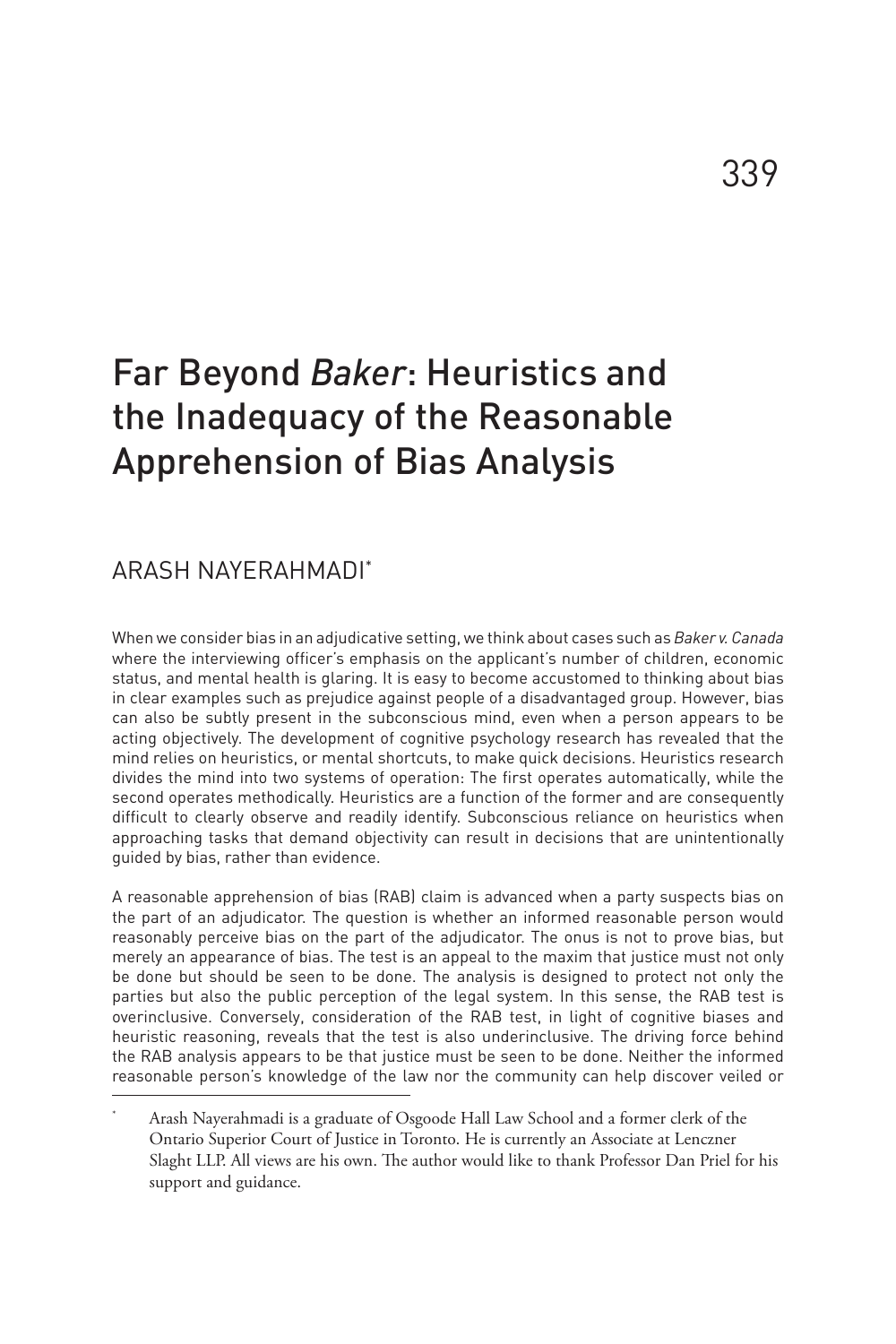#### 340 (2022) 59 OSGOODE HALL LAW JOURNAL

subtle cognitive biases. We are left with a conundrum: The original premise that justice must be done may be violated covertly without triggering the prevailing test for a RAB, leaving an unintentional blind spot.

In order to address the shortcomings of the RAB analysis, I propose the implementation of preventative measures to decrease adjudicators' vulnerability to cognitive biases. These measures can be established by increasing adjudicators' understanding of heuristics and counteracting potential intuitive predispositions. Development of remedial measures should consider scarce judicial and adjudicative resources.

| I.              | А.                                                                         |                                                                                              |  |
|-----------------|----------------------------------------------------------------------------|----------------------------------------------------------------------------------------------|--|
|                 | <sub>R</sub>                                                               |                                                                                              |  |
|                 | C.                                                                         |                                                                                              |  |
|                 |                                                                            | The Informed Reasonable Person's Knowledge of Judicial Process  346<br>$\mathbf{1}$          |  |
|                 |                                                                            | $\mathcal{P}$<br>The Informed Reasonable Person's Knowledge of the                           |  |
|                 |                                                                            |                                                                                              |  |
|                 |                                                                            |                                                                                              |  |
| $\mathbf{II}$ . |                                                                            |                                                                                              |  |
|                 | А.                                                                         |                                                                                              |  |
|                 | <b>B.</b>                                                                  |                                                                                              |  |
|                 |                                                                            | F&F Heuristics and their Necessity to the Application of Law 351<br>$\mathbf{1}$             |  |
|                 |                                                                            | H&B Heuristics and the Dangers They Pose to the Application of Law  354<br>2.                |  |
|                 | $C_{-}$                                                                    |                                                                                              |  |
|                 |                                                                            | $\mathbf{1}$                                                                                 |  |
|                 |                                                                            | 2.                                                                                           |  |
|                 |                                                                            | $\mathcal{R}$                                                                                |  |
|                 |                                                                            | 4.                                                                                           |  |
|                 |                                                                            | 5                                                                                            |  |
| III.            | THE DIFFICULTY IN APPLYING THE RAB ANALYSIS IN CASES OF COGNITIVE BIAS 360 |                                                                                              |  |
|                 | А.                                                                         |                                                                                              |  |
|                 | <b>B.</b>                                                                  |                                                                                              |  |
|                 | $C_{-}$                                                                    |                                                                                              |  |
|                 | D.                                                                         |                                                                                              |  |
| IV              |                                                                            |                                                                                              |  |
|                 | А.                                                                         |                                                                                              |  |
|                 | <b>B.</b>                                                                  |                                                                                              |  |
|                 |                                                                            | Intervention-Based Measures to Reduce Susceptibility to Cognitive Biases 369<br>$\mathbf{1}$ |  |
|                 |                                                                            | Preventative Measures to Reduce Susceptibility to Cognitive Biases 370<br>2.                 |  |
|                 |                                                                            |                                                                                              |  |
| V               |                                                                            |                                                                                              |  |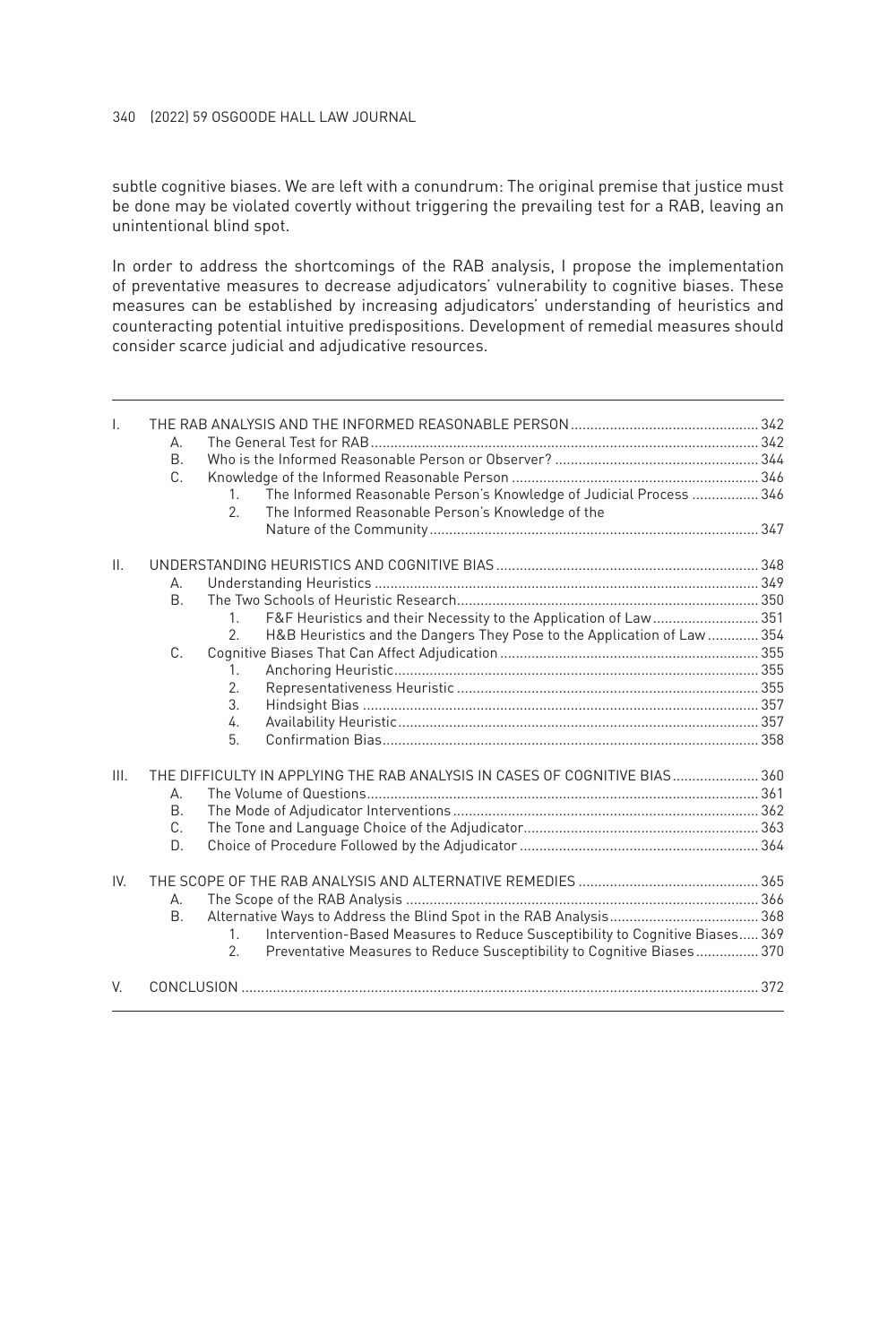WHEN WE THINK ABOUT BIAS in an adjudicative setting, we may think about *Baker v. Canada (Minister of Citizenship and Immigration)*. 1 Bias can be inferred from the interviewing officer's undue emphasis on Ms. Baker's eight children, economic status, and mental health.2 It is easy to become accustomed to thinking about bias when it manifests obviously and aggressively. However, bias can also be subtly present in the subconscious mind even when it is not objectively apparent in the person's actions. Moreover, seasoned adjudicators are not impermeable to these veiled or subtle cognitive biases, which may be derived from heuristics simple procedures for the mind to solve difficult problems, albeit with often imperfect answers.<sup>3</sup> Heuristics belong to the automatic processing compartment of the mind, which has significant influence on our daily decision making.<sup>4</sup> It works in stark contrast to our active or concentrated mind, which is characterized by methodical analysis and a sense of agency.<sup>5</sup>

While cognitive biases and the mind's automatic function make our lives easier, they can also materially bias our decisions. Subconscious reliance on heuristics when approaching tasks that demand objectivity can result in decisions that are unintentionally guided by bias rather than evidence. This is a fundamental concern in adjudicative settings, where the "existence of an open mind or a weighing of the particular circumstances of the case free from stereotypes" is vital.<sup>6</sup>

In this article, I consider whether the reasonable apprehension of bias (RAB) test can effectively detect cognitive bias on the part of a judge or an adjudicator in a quasi-judicial setting. By considering the constitutive elements of the RAB test, I posit that the current legal framework captures only obvious and observable instances of bias, not subtle cases of cognitive bias. The scope of the

<sup>1.</sup> [1999] 2 SCR 817 [*Baker*].

<sup>2.</sup> *Ibid* at para 5.

<sup>3.</sup> For an informal and accessible summary of heuristics, see Daniel Kahneman, *Thinking, Fast and Slow* (Farrar, Straus and Giroux, 2013) at 98; Justin Fox, "Instinct Can Beat Analytical Thinking," *Harvard Business Review* (20 June 2014), online: <hbr.org/2014/06/ instinct-can-beat-analytical-thinking>.

<sup>4.</sup> Daniel Kahneman & Shane Frederick, "Representativeness Revisited: Attribute Substitution in Intuitive Judgement" in Thomas Gilovich, Dale Griffin & Daniel Kahneman, eds, *Heuristics and Biases: The Psychology of Intuitive Judgement* (Cambridge University Press, 2002) 49.

<sup>5.</sup> See Steven A Sloman, "Two Systems of Reasoning" in Gilovich, Griffin & Kahneman, *supra* note 4, 379 at 383. Sloman notes that the rule-based system is responsible for "[d] eliberation," "[e]xplanation," and "[f]ormal analysis" (*ibid*). Anecdotally and relying on our own experience, we know that these functions are fundamental parts of any learned task.

<sup>6.</sup> *Baker*, *supra* note 1 at para 48.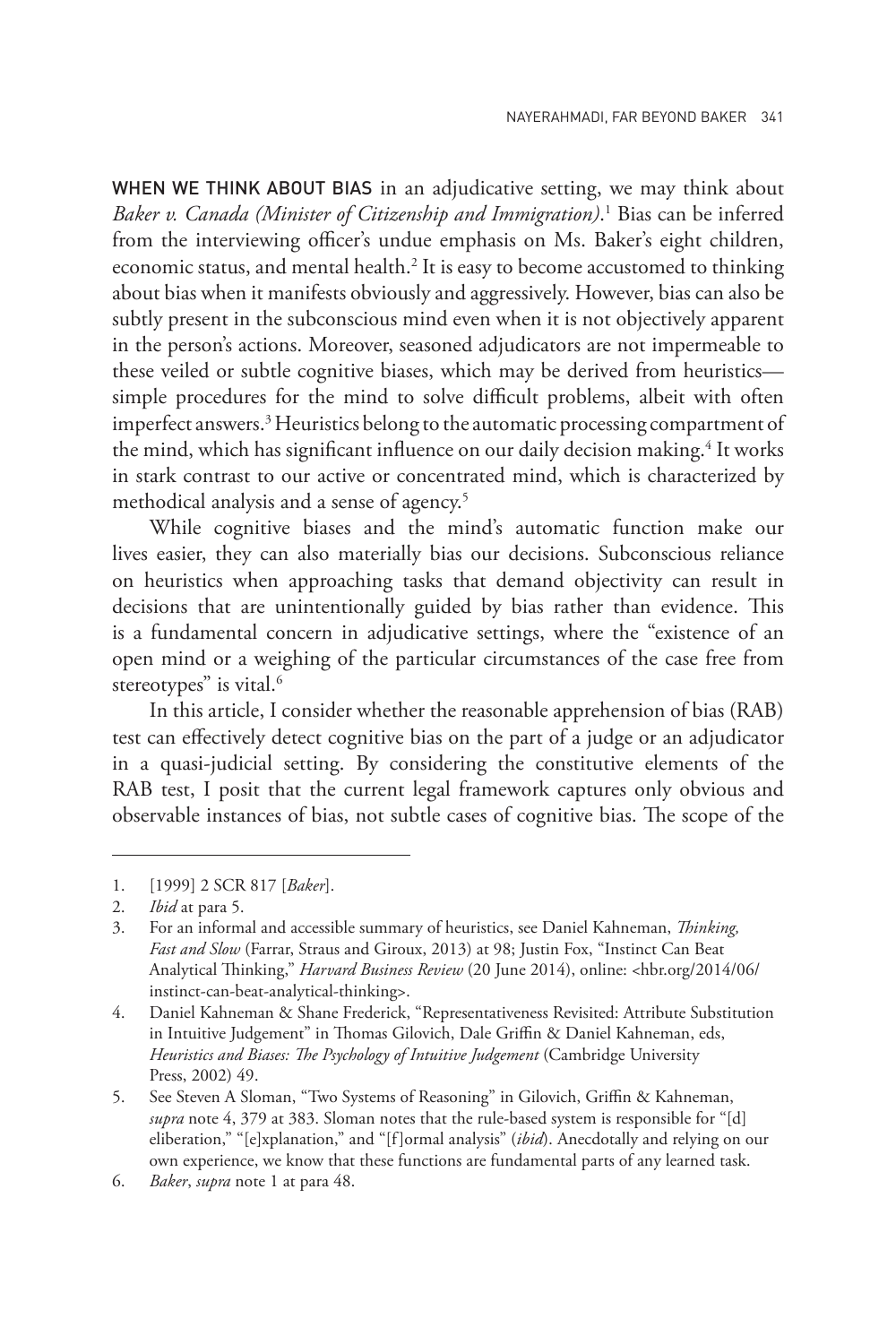RAB analysis is, therefore, overinclusive, in that it captures the apprehension of bias where there may be no actual bias, and underinclusive, in that it does not capture all instances of cognitive bias. In order to address the shortcomings of the RAB analysis, I propose preventative measures that address an adjudicator's vulnerability to cognitive biases.

This article proceeds in five Parts. Part I examines the structure of the RAB analysis with a focus on the knowledge of the informed reasonable person. Part II presents an overview of heuristic reasoning, the two schools of heuristic research, and a selection of cognitive biases that can affect adjudicative reasoning. Part III considers the extent to which the RAB test can capture instances of cognitive bias. Part IV argues that the scope of the RAB test inadvertently overlooks symptomless cognitive biases by focusing exclusively on the overt; it concludes by providing a series of recommendations to reduce adjudicators' susceptibility to inappropriate intuitive reasoning.

This article relies on established scholarship on cognitive biases to analyze the adequacy of the common law's response to potential bias on the part of the adjudicator. The field of psychology and the law is vast. To that end, I do not present an exhaustive summary of the literature on cognitive biases, nor on its intersection with the RAB analysis. Instead, I focus on heuristics and present a high-level discussion of the relevant schools of thought and basic tenets that allow for an evaluation of the RAB analysis from a legal perspective.

## I. THE RAB ANALYSIS AND THE INFORMED REASONABLE PERSON

#### A. THE GENERAL TEST FOR RAB

The RAB analysis is the mechanism available in the dispute process to address the appearance of bias on the part of the adjudicator. In order to assess the applicability of the RAB test to situations where the presence of cognitive bias is alleged, it is necessary to understand the structure and elements of the analysis. The current test has remained relatively unchanged since Justice de Grandpré's 1978 dissenting judgment in *Committee for Justice and Liberty et al v. National Energy Board et al.* ("*Committee for Justice*"), which contemplates that an informed reasonable person must reasonably perceive bias on the part of the decision maker.7 This articulation of the test has garnered general acceptance and approval.<sup>8</sup>

<sup>7.</sup> [1978] 1 SCR 369 at 394-95 [*Committee for Justice*].

<sup>8.</sup> See *Canadian Pacific Ltd v Matsqui Indian Band*, [1995] 1 SCR 3 at para 81; *Baker*, *supra* note 1 at para 46.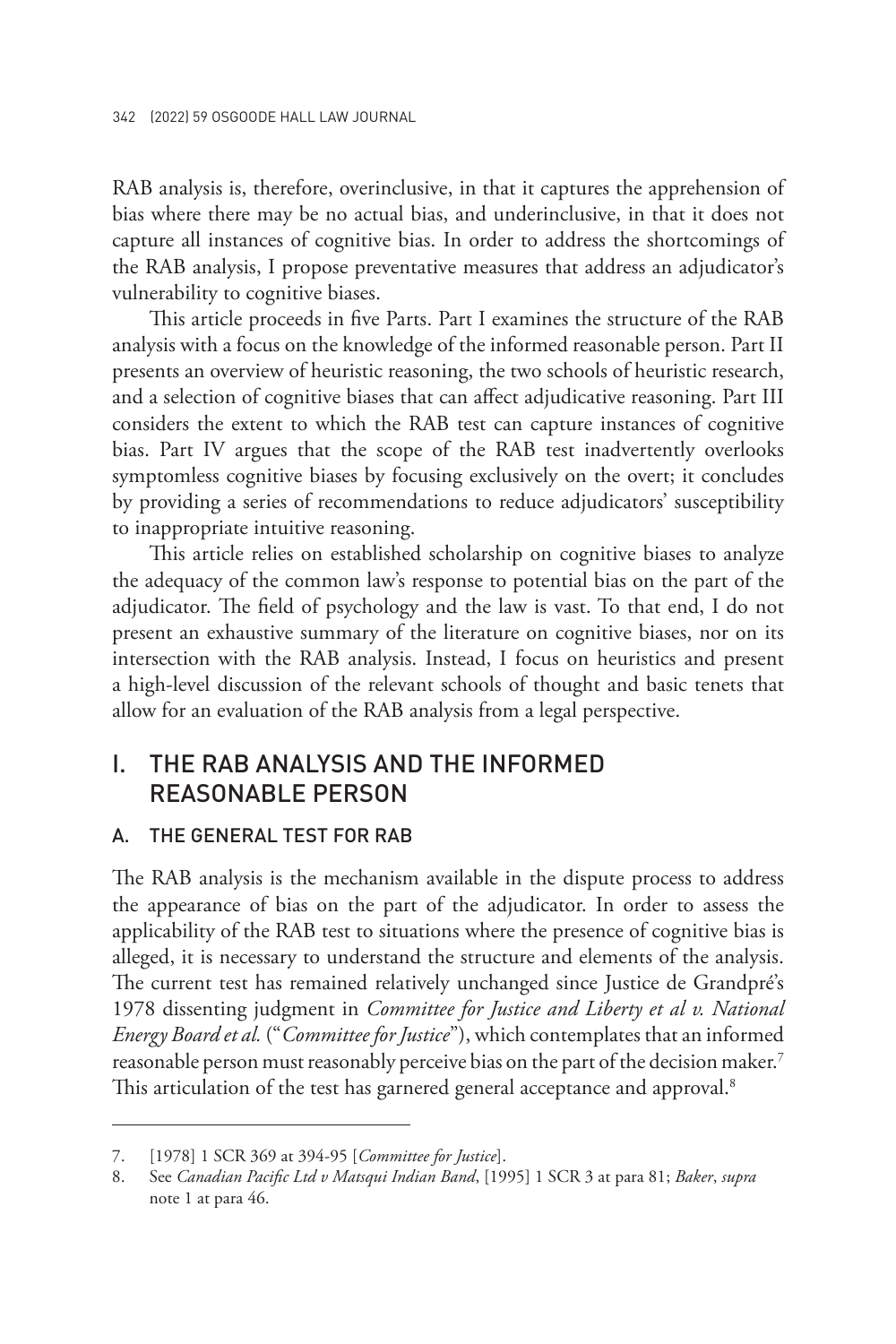The RAB analysis is highly fact specific and contextual.9 This is perhaps the greatest barrier that must be overcome when relying on indications of cognitive bias as evidence. The Supreme Court of Canada (SCC) has noted that "[t]here are no shortcuts" and has warned against "peremptory rules" and "'textbook' instances."10 The facts that give rise to the RAB analysis "must be addressed carefully in light of the entire context."11 Consequently, it is not enough to extrapolate merely from an adjudicator's past decisions, actions, or behaviour.12 The analysis must be specific to the context and events that give rise to the allegations.

A party claiming the existence of a RAB must meet a high threshold to successfully rebut the presumption of impartiality, $13$  and the burden of proof is on them.<sup>14</sup> The standard or threshold to rebut the presumption of impartiality and to establish a RAB is one of serious and substantial grounds, which Justice de Grandpré noted must not "be related to the 'very sensitive or scrupulous conscience."<sup>15</sup>

The availability and efficacy of cognitive bias research as evidence of RAB are constrained by the type of decision making and the degree of independence required of the decision maker. Administrative boards are held to varying standards depending on their function. Consideration of cognitive bias and the RAB test is, therefore, limited to those cases dealing with truly adjudicative functions.<sup>16</sup> Boards that are primarily adjudicative and quasi-judicial attract a

<sup>9.</sup> See *Wewaykum Indian Band v Canada*, 2003 SCC 45 at para 77 [*Wewaykum*].

<sup>10.</sup> *Ibid*.

<sup>11.</sup> *Ibid*.

<sup>12.</sup> See *Turoczi v Canada (Minister of Citizenship and Immigration)*, 2012 FC 1423 [*Turoczi*]. In *Turoczi*, the Federal Court dismissed an appeal that relied on the statistical acceptance and rejection rate of the board member. The court noted that "the statistics provided by the applicants are not, without more, sufficiently informative. Furthermore, one must question what the 'informed person' would take from them" (*ibid* at para 13). However, the court did leave room for the use of statistical evidence in future, more compelling, cases (*ibid* at para 18).

<sup>13.</sup> The level of impartiality prescribed will vary depending on the decision maker (*e.g.*, a judge at trial compared to an elected official serving on a panel for a commission). See *e.g. Newfoundland Telephone Co v Newfoundland (Board of Commissioners of Public Utilities)*, [1992] 1 SCR 623 at 638-39 [*Newfoundland Telephone*]. The degree of impartiality will not be a material point of analysis in this article.

<sup>14.</sup> See *R v S (RD)*, [1997] 3 SCR 484 at 532 [*S (RD)*]. On the presumption of impartiality, see *Z*ü*ndel v Citron*, [2000] 4 FC 225 at para 37 (FCA), leave to appeal to SCC refused, [2000] SCCA No 322.

<sup>15.</sup> *Committee for Justice*, *supra* note 7 at 395; *Wewaykum*, *supra* note 9 at para 76.

<sup>16.</sup> Justice Cory in *Newfoundland Telephone* noted that the "great diversity of administrative boards" affects the necessary level of neutrality and restraint in the conduct of the decision maker. *Supra* note 13 at 638.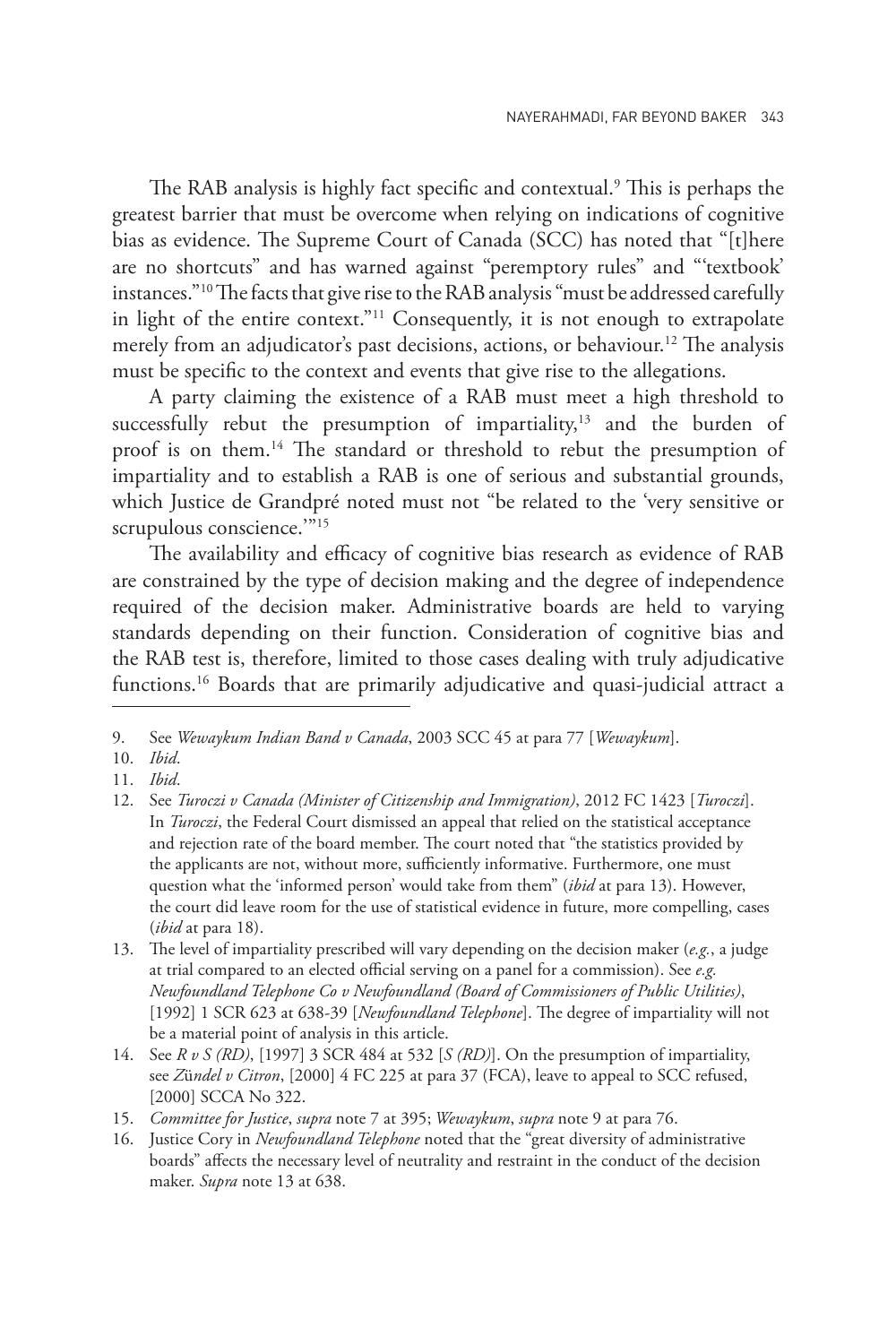standard comparable to that of the courts.<sup>17</sup> On the other hand, boards composed of elected officials, such as those in *Newfoundland Telephone Co. v. Newfoundland (Board of Commissioners of Public Utilities)* ("*Newfoundland Telephone*") and *Old St. Boniface Residents Assn. Inc. v. Winnipeg (City of)* ("*Old St Boniface*"), or those that deal primarily with policy matters, are held to a more lenient standard.<sup>18</sup> Ultimately, the level of leniency is determined based on the function, and not just the identity, of the panel. Elected officials acting in an adjudicative, as opposed to a legislative, capacity have traditionally been held to a stricter standard.<sup>19</sup> This article concerns itself with the standard applicable to judges and members of quasi-judicial boards, not with the standard applicable to an administrative board serving a legislative function.

The "open mind" test is the more lenient standard applicable to the spectrum of administrative boards serving a legislative function. As held by Justice Sopinka in *Old St Boniface*, this threshold is met when the court concludes that the appearance of bias has reached the level of a "final opinion" that "cannot be dislodged."20 In *Newfoundland Telephone*, the SCC required a claimant to establish prejudgment at a level where "representations to the contrary would be futile."<sup>21</sup> Adjudicators are able to hold and vocalize strong opinions in favour of one outcome, so long as they have not definitively prejudged the case. Accordingly, adjudicators are merely required to hear the case without a closed mind, which makes it difficult to argue that they were subconsciously biased.

#### B. WHO IS THE INFORMED REASONABLE PERSON OR OBSERVER?

The applicability of the RAB test in the context of cognitive biases rests on the interpretation of the informed reasonable person and their knowledge. The characteristics of the informed reasonable person go beyond those of the reasonable person *simpliciter*. The Court of Appeal for Ontario has described the latter, in the context of negligence, as "a mythical creature of the law":<sup>22</sup>

> He is not an extraordinary or unusual creature; he is not superhuman; he is not required to display the highest skill of which anyone is capable; he is not a genius who can perform uncommon feats, nor is he possessed of unusual powers of foresight. He is a person of normal intelligence who makes prudence a guide to his

<sup>17.</sup> *Ibid*.

<sup>18.</sup> *Ibid*. See also *Old St Boniface Residents Assn Inc v Winnipeg (City of)*, [1990] 3 SCR 1170 [*Old St Boniface*].

<sup>19.</sup> See *Beaverford v Thorhild (County No 7)*, 2013 ABCA 6 at paras 26-30.

<sup>20.</sup> *Supra* note 18 at 1197.

<sup>21.</sup> *Supra* note 13 at 638*.*

<sup>22.</sup> *Arland v Taylor*, 1955 CarswellOnt 44 (WL Can) at para 29 (CA).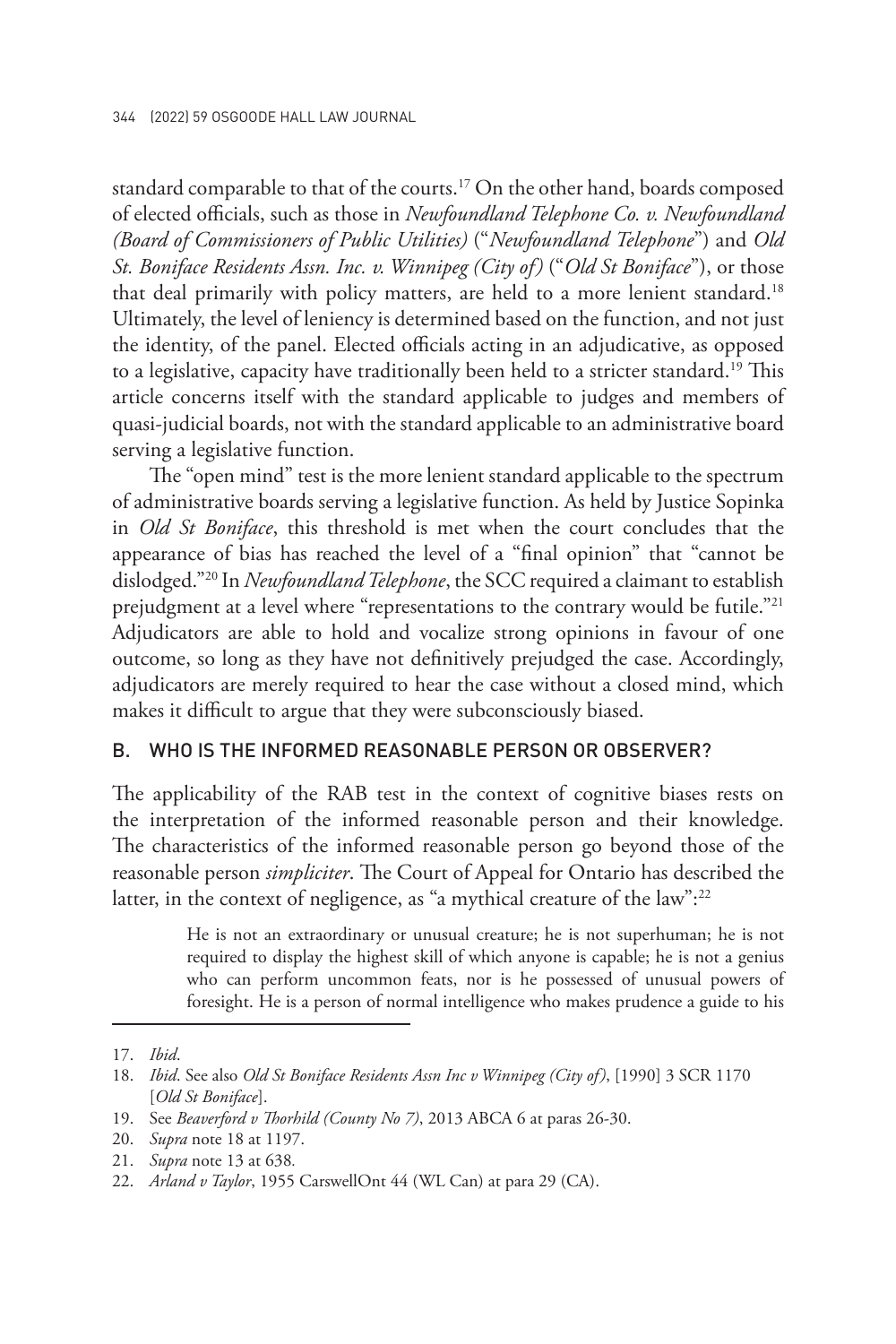conduct. He does nothing that a prudent man would not do and does not omit to do anything a prudent man would do.<sup>23</sup>

In contrast, the informed reasonable person, while not rising to superhero levels, can be attributed knowledge of the applicable law and judicial process as well as the contextual background of the case.<sup>24</sup> This specialized knowledge can be necessary to assess the presence of bias.

For the purposes of the RAB analysis, the reasonable person is "informed, practical, and realistic" and will "[consider] the matter in some detail."25 In *R v. S (RD)* ("*S (RD)*"), the SCC clarified the qualities of the informed reasonable person.26 Justices L'Heureux-Dubé and Mclachlin (as she then was) recognized that the informed reasonable person "is not a 'very sensitive or scrupulous' person, but rather a right-minded person familiar with the circumstances of the case."27 Justices L'Heureux-Dubé and McLachlin went on to emphasize the need for a contextual approach and a recognition of "the impossibility of judicial neutrality."28

The UK House of Lords took a slightly different view in its formulation of the RAB test in *R. v. Gough* ("*Gough*").29 Lord Goff of Chieveley concluded that the court "personifies" the reasonable person in cases of apparent bias.<sup>30</sup> As discussed in Part I(C), below, the practical application of the test articulated by Lord Goff is not dissimilar to the standard developed in Canadian jurisprudence. Nevertheless, when the House of Lords revisited the RAB test in 2001, it reintroduced the "informed observer" (the English equivalent of the informed reasonable person) to the analysis.31 The modified articulation of the test under English law is now more aligned with the test applied in Canada: "The question is whether the fair-minded and informed observer, having considered the facts, would conclude that there was a real possibility that the tribunal was biased."32

<sup>23.</sup> *Ibid*.

<sup>24.</sup> See *S (RD)*, *supra* note 14 at 505.

<sup>25.</sup> *Ibid*. See also *Committee for Justice*, *supra* note 7 at 386.

<sup>26.</sup> *Supra* note 14 at 505-09.

<sup>27.</sup> *Ibid* at 505.

<sup>28.</sup> *Ibid* at 509.

<sup>29.</sup> [1993] AC 646 (HL (Eng)) [*Gough*].

<sup>30.</sup> *Ibid* at 670.

<sup>31.</sup> *Magill v Porter*, [2001] UKHL 67 at para 103.

<sup>32.</sup> *Ibid*.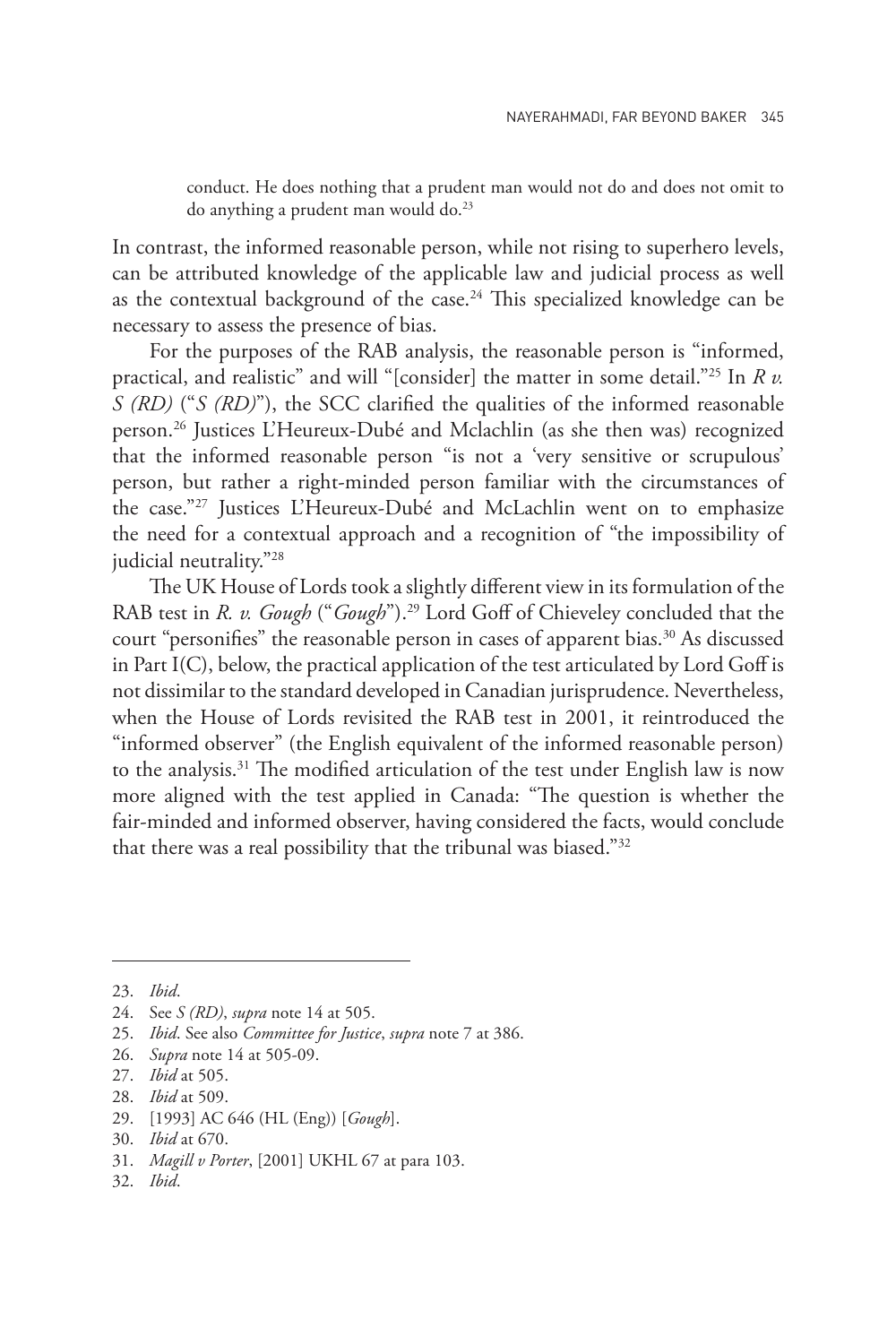#### C. KNOWLEDGE OF THE INFORMED REASONABLE PERSON

The knowledge of the informed reasonable person has been determined, both in Canada and in England, to include knowledge of judicial process, the law, and the context specific to the case. The SCC has considered two factors: "knowledge and understanding of the judicial process," including "the nature of judging," and knowledge of the claimant's community.<sup>33</sup> The House of Lords has also recognized that the court must "ascertain the relevant circumstances from the available evidence."<sup>34</sup>

#### 1. THE INFORMED REASONABLE PERSON'S KNOWLEDGE OF JUDICIAL PROCESS

The reasonable person "expects [adjudicators] to undertake an open-minded, carefully considered, and dispassionately deliberate investigation of the complicated reality of each case before them."35 Justices L'Heureux-Dubé and McLachlin recognized that judges may be influenced by, and rely on, their individual perspectives and backgrounds in adjudication.36 However, in applying the law to the facts, it is the law, and not an adjudicator's individual beliefs, that governs.37 Therefore, the informed reasonable person is cognizant of the adjudicators' inability to be fully neutral. They recognize that, while the adjudicator's perspective may be an asset, the proper application of the law to the facts requires a rigorous, dispassionate, and open-minded process.

With respect to the specific details of court process and knowledge of relevant laws, courts have occasionally attributed strong, or even full, knowledge to the informed reasonable person. In *R. v. Lippé*, Chief Justice Dickson attributed the "full knowledge of the Quebec Municipal Court System, including all of its safeguards" to the informed reasonable person.<sup>38</sup> Similarly, in England, the fair-minded and informed observer has been given detailed knowledge of the law and legal customs, including courtroom practices and procedures.<sup>39</sup> For instance, in *Sengupta v. Holmes*, Lord Justice Laws of the England and Wales Court of Appeal found that the fair-minded observer should have knowledge that a judge

- 37. *Ibid* at 506.
- 38. [1991] 2 SCR 114 at 152.

<sup>33.</sup> *S (RD)*, *supra* note 14 at 505.

<sup>34.</sup> *Gough*, *supra* note 29 at 670.

<sup>35.</sup> *S (RD)*, *supra* note 14 at 506.

<sup>36.</sup> *Ibid* at 505.

<sup>39.</sup> See Simon Atrill, "Who Is the 'Fair-Minded and Informed Observer'?: Bias after *Magill*" (2003) 62 Cambridge LJ 279 at 280.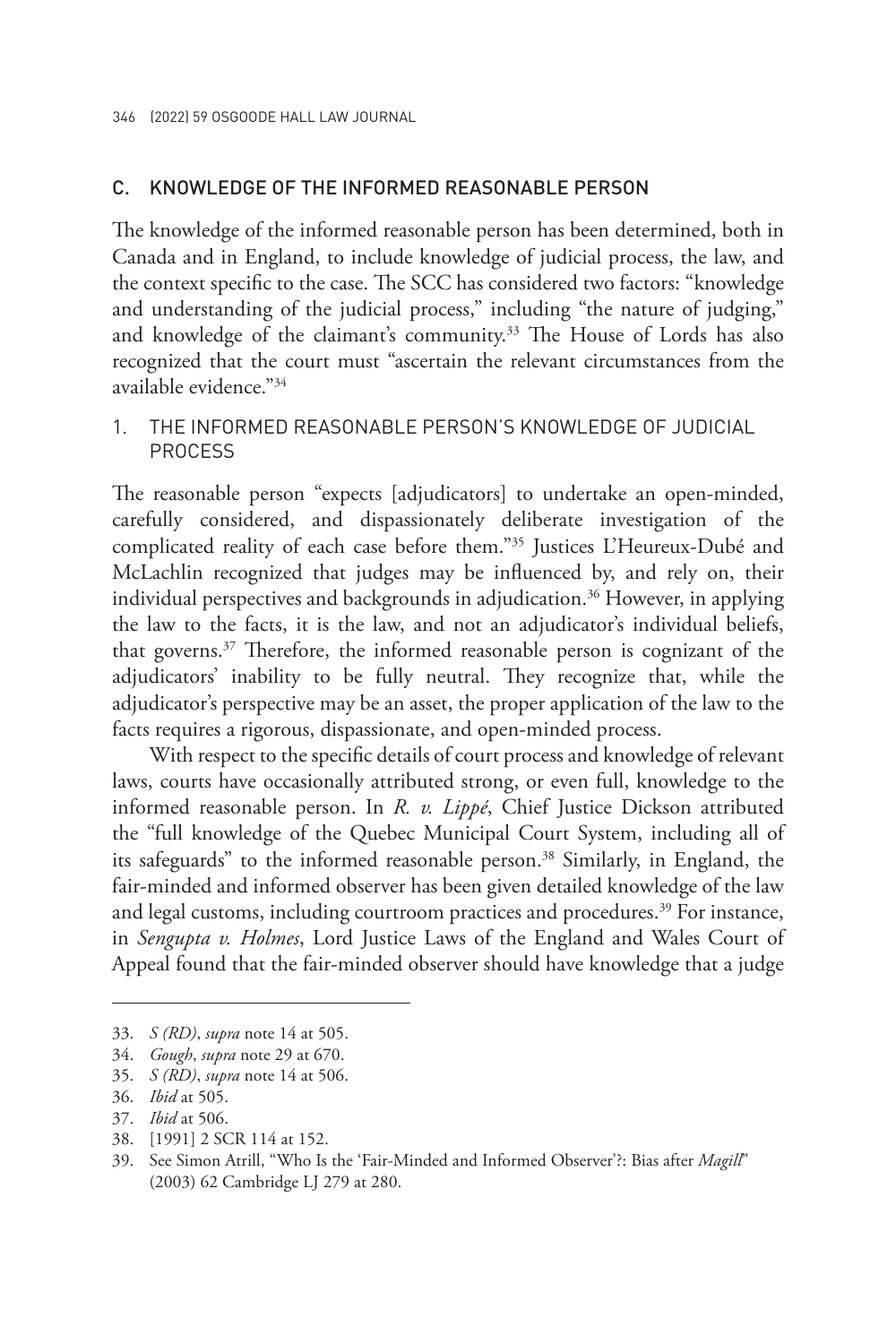may, at the start of the hearing, have a strong preference for a particular result, but change their minds:

> That judges in fact change their minds under the influence of oral argument is not an arcane feature of the system; it is at the centre of it. Knowledge of it should, in my judgment, be attributed to the fair-minded and informed observer; otherwise the test for apparent bias is too far distant from reality. It is a commonplace for a hearing to start with a clear expression of view by the judge or judges, which may strongly favour one side; it would not cross the mind of counsel on the other side then to suggest that the judge should recuse himself; rather, he knows where he is, and the position he has to meet.<sup>40</sup>

In practice, the attribution of legal knowledge to the informed reasonable person is similar to the approach adopted by Lord Goff in *Gough*. 41 The test can demand such specialized knowledge of the law and legal procedure that it effectively requires the court to substitute its own knowledge, or that of a capable lawyer, for the knowledge of an informed reasonable person.

The informed reasonable person should also appreciate that finders of fact must be aware of the context of the case.42 In *S(RD)*, Justices L'Heureux-Dubé and McLachlin recognized that a conscious and contextual inquiry into fact-finding is a step towards impartiality, specifically emphasizing the "factual, social and psychological context" that gives rise to litigation.<sup>43</sup> In applying this contextual inquiry, a court may place itself in the position of the complainant in order to experience the incident giving rise to litigation from their perspective.<sup>44</sup> To comprehend the contextual background, it is appropriate, and may be necessary, to rely on testimony from expert witnesses, academic studies, and adjudicators' personal experience of the society in which they live and work.<sup>45</sup>

2. THE INFORMED REASONABLE PERSON'S KNOWLEDGE OF THE NATURE OF THE COMMUNITY

The informed reasonable person embodies Canadian values, has knowledge of Canadian history, and is a member of the local community in which the case arises. The reasonable person not only "supports the fundamental principles entrenched in the Constitution by the Canadian *Charter of Rights and Freedoms*"

<sup>40.</sup> [2002] EWCA Civ 1104 at para 38 [*Sengupta*].

<sup>41.</sup> *Supra* note 29.

<sup>42.</sup> *S (RD)*, *supra* note 14 at 506.

<sup>43.</sup> *Ibid*.

<sup>44.</sup> *Ibid* at 507, citing *R v Bartle*, [1994] 3 SCR 173.

<sup>45.</sup> See *S (RD)*, *supra* note 14 at 507.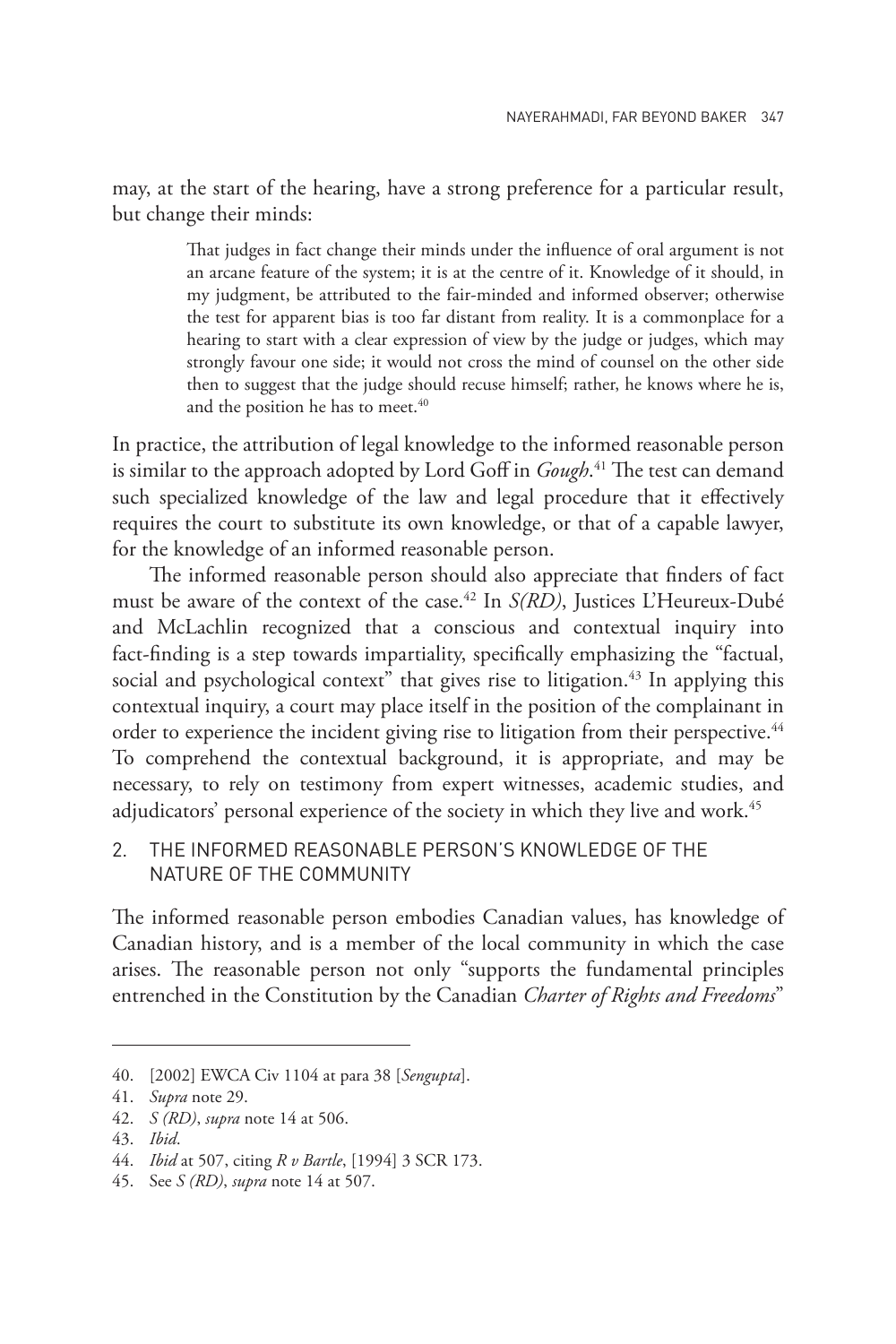but also has knowledge of discrimination within the local community.<sup>46</sup> The nature of the community thus encompasses Canadian values, supplemented by specific elements of local communities that may be crucial to understanding the complainant's perspective and the adjudicator's decisions throughout a hearing.

### II. UNDERSTANDING HEURISTICS AND COGNITIVE BIAS

In November of 1951, the Princeton University football team played Dartmouth College in the last home game of the season.<sup>47</sup> It was a heated affair that left Princeton's star player, Dick Kazmaier, injured. The game's significance to psychology was not the score, but rather the supporters' perception of the events. A survey of local newspapers and campus publications revealed the dichotomy in the supporters' reactions. Princetonians judged the game as "rough and dirty" and believed that the Dartmouth team's attitude was antagonistic.<sup>48</sup> In fact, when students were presented with a video of the game, the Princeton fans saw Dartmouth make twice as many infractions as observed by the Dartmouth fans<sup>3</sup>/4 one Princeton alumnus, who was unable to find the alleged infractions, believed he had received incomplete footage and even asked to receive the "missing part[s]" of the game. $49$ 

Albert H. Hastorf and Hadley Cantril noticed that "the 'game' actually was many different games and that each version of the events that transpired was just as 'real'" to the observer.<sup>50</sup> The authors determined that people "behave according to what [they] bring to the occasion."<sup>51</sup> A similar and more elaborative study was conducted in the legal setting, where participants were shown an altered video of an actual protest.<sup>52</sup> Kahan et al. found support for their initial hypothesis that "culturally motivated cognition would influence individuals' perceptions of facts essential to distinguishing 'speech' from 'conduct' for the purpose of the First Amendment."<sup>53</sup> By way of introduction to the topic of cognitive bias, these

- 49. *Ibid* at 130, 132.
- 50. *Ibid* at 132.
- 51. *Ibid* at 133.

53. *Ibid* at 883. The authors define "culturally motivated cognition" as "a species of motivated reasoning that promotes congruence between a person's defining group commitments, on the one hand, and his or her perceptions of risk and related facts, on the other" (*ibid* at 859).

<sup>46.</sup> *Ibid* at 507-508.

<sup>47.</sup> See Albert H Hastorf & Hadley Cantril, "They Saw a Game: A Case Study" (1954) 49 J Abnormal & Soc Psychology 129.

<sup>48.</sup> *Ibid* at 130.

<sup>52.</sup> See Dan M Kahan et al, "'They Saw a Protest': Cognitive Illiberalism and the Speech-Conduct Distinction" (2012) 64 Stan L Rev 851 at 870-74.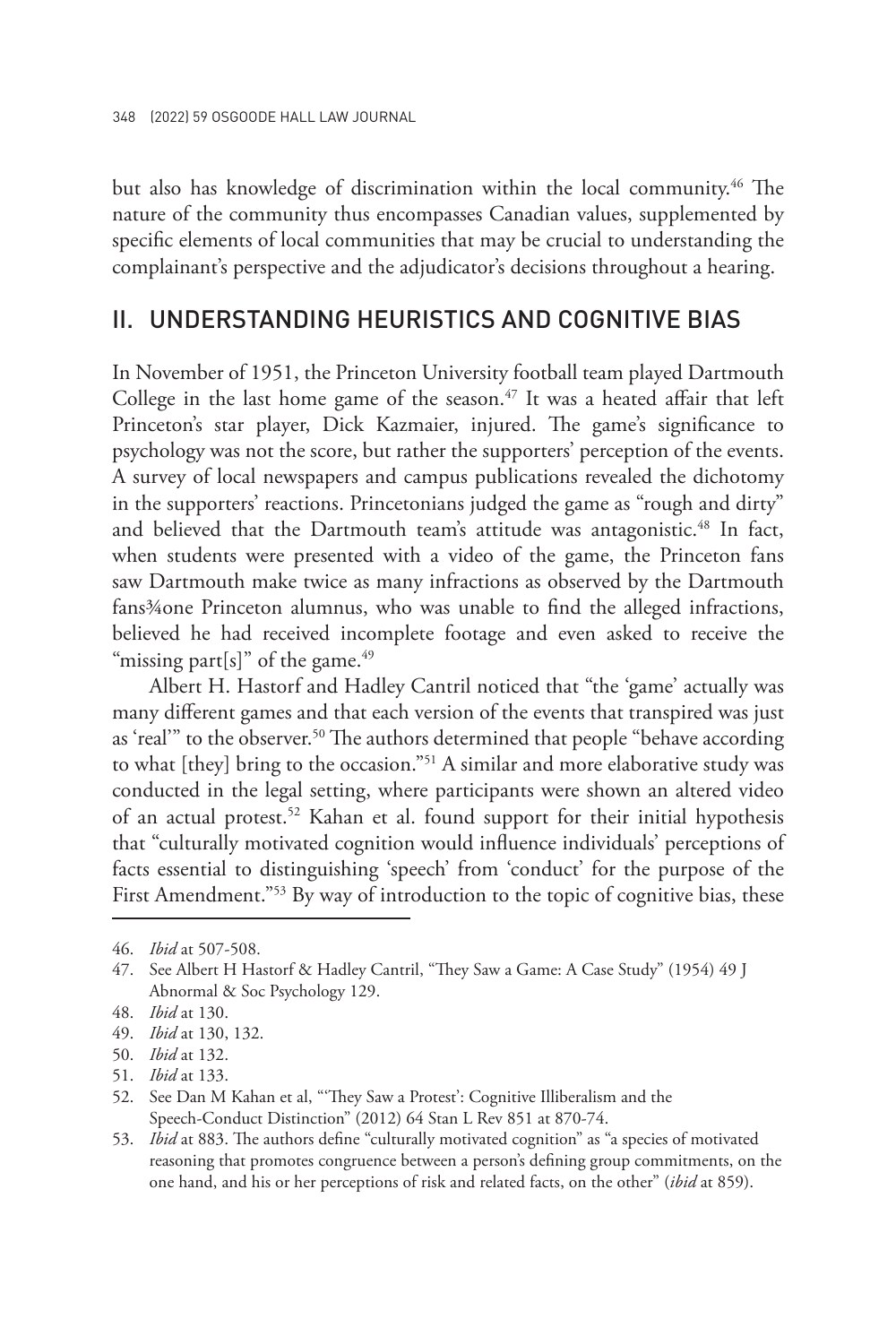studies show people's susceptibility to not only interpret, but to actually see, the same events differently. Cognitive biases also have an effect on our judgement and decision making, which are the focus of this Part of the article.

The following subsections present a background on cognitive biases and heuristics. It is not the purpose of this Part, nor of the article as a whole, to persuade you, one way or another, about the susceptibility of adjudicators to this form of thinking. The following subsections provide an overview of some of the established literature and findings in order to properly assess the constitutive elements of the RAB analysis in light of cognitive biases. An understanding of these biases also helps to address the blind spot left by the common law and judicial processes.

#### A. UNDERSTANDING HEURISTICS

In an ideal world, everyone, including adjudicators, would approach all cases methodically and objectively,<sup>54</sup> similar to traditional economic or statistics-based decision-making frameworks that focus on optimization and leave little room for shortcuts. These frameworks assume that the rational person acts to maximize their utility. In order to do so, they are advised to follow an objective, multi-step, and linear decision-making framework: (1) identify the problem, (2) gather relevant information, (3) develop and weigh alternatives, (4) decide on a course of action and follow through, and (5) reflect on the decision.<sup>55</sup> While such a framework is ideal in a hypothetical world, it would be exhausting to routinely implement.

The problem with rational decision-making frameworks is not that they yield poor results, but that they are impractical and often unworkable. When time is constrained, it may be impossible to gather information or develop a system to weigh alternatives. Similarly, where knowledge is limited, any weighing of alternatives will be merely speculative. Where both constraints are present, applying a methodical framework may be impossible, and heuristic reasoning may be the only solution.<sup>56</sup>

Heuristics research hypothesizes the mind divided into two systems of operation, where heuristics would be enabled by the brain's automatic, as opposed

<sup>54.</sup> See *e.g.* Erik Larson, "A Checklist for Making Faster, Better Decisions," *Harvard Business Review* (7 March 2016), online: <hbr.org/2016/03/a-checklist-for-making-faster-betterdecisions>.

<sup>55.</sup> See "Decision-making process," online: *UMass Dartmouth* <www.umassd.edu/fycm/ decisionmaking/process> [UMass].

<sup>56.</sup> See Gerd Gigerenzer, "Heuristics" in G Gigerenzer & C Engel, eds, *Heuristics and the Law* (MIT Press & Dahlem University Press, 2006) 17 at 17.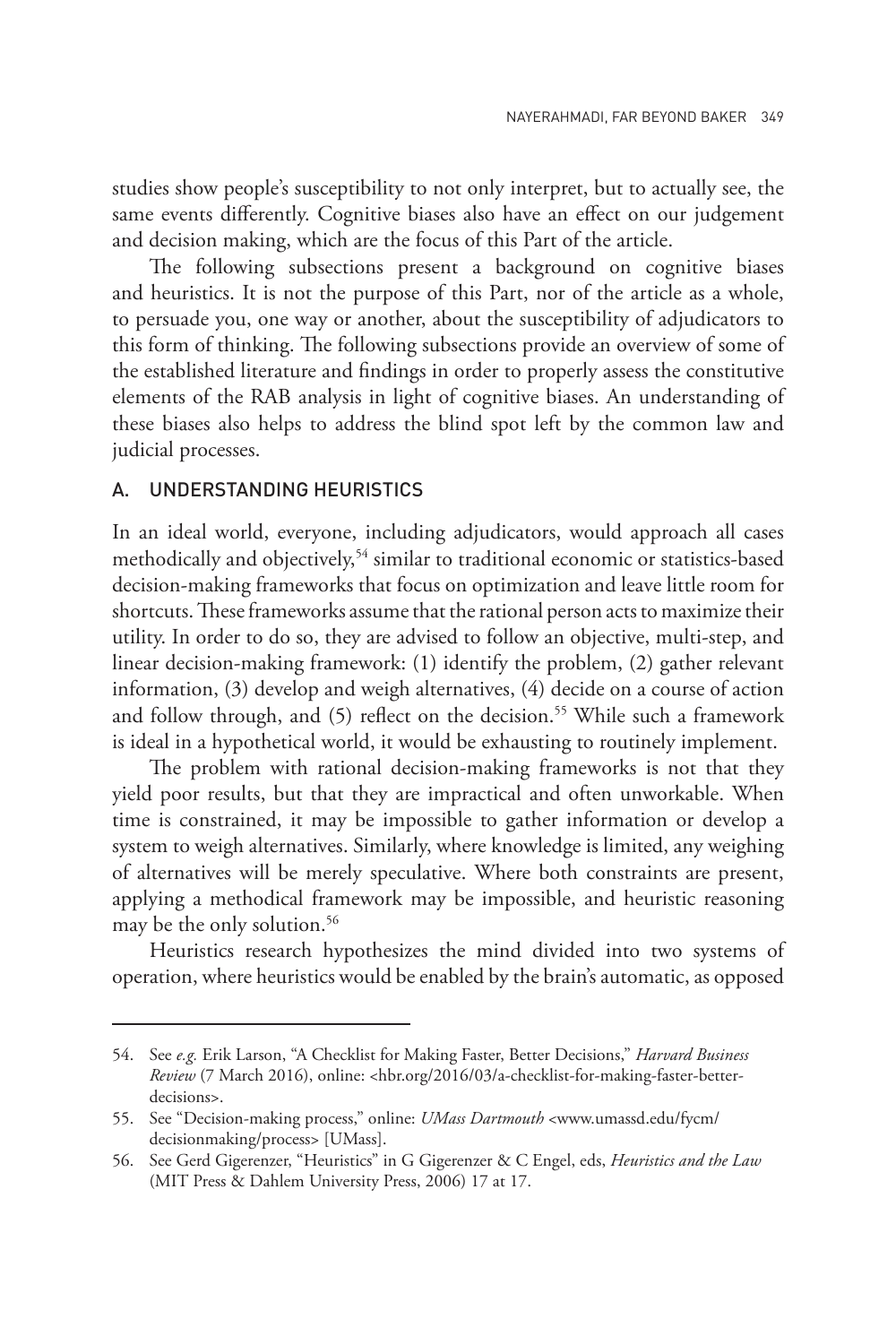to methodical, operations. The systems are "distinguished by their speed, controllability, and the contents on which they operate"; the former operates automatically, while the latter operates methodically.<sup>57</sup> Within the two-system metaphor, heuristics are a function of "System 1," which "quickly proposes intuitive answers to judgement problems as they arise."58 On the other hand, "System  $2$ " is rule based and operates slowly.<sup>59</sup> It is the ideal mindset to learn new skills or solve difficult problems, where time and information are available to develop an understanding of a field.<sup>60</sup> As we learn and develop proficiency, cognitive operations that were once operated by System 2 migrate to System 1.<sup>61</sup>

The two systems of our minds function cooperatively, despite at times being in active competition.<sup>62</sup> System 1 continuously analyzes information and proposes intuitive responses to problems.<sup>63</sup> System 2 acts as a gatekeeper, monitoring the responses of System 1 and, where necessary, correcting or overriding them.64 When the two systems work in harmony, the suggestions of System 1 are implemented with little modification by System 2, and there is no need to undertake a methodical analysis of the problem.<sup>65</sup> However, the speed and efficiency of System 1's responses may precede and neutralize the responses of System 2;<sup>66</sup> in these cases, our actions are purely reactionary.

#### B. THE TWO SCHOOLS OF HEURISTIC RESEARCH

Heuristics research has converged to the two-system model of cognition.<sup>67</sup> Nevertheless, leading researchers have approached the topic from two opposing

<sup>57.</sup> Kahneman & Frederick, *supra* note 4 at 51.

<sup>58.</sup> *Ibid*.

<sup>59.</sup> *Ibid* at 58. See also Sloman, *supra* note 5 at 383.

<sup>60.</sup> See Kahneman & Frederick, *supra* note 4 at 51, 58.

<sup>61.</sup> *Ibid* at 51.

<sup>62.</sup> See Sloman, *supra* note 5 at 391.

<sup>63.</sup> See Kahneman & Frederick, *supra* note 4 at 51.

<sup>64.</sup> See *ibid*; Sloman, *supra* note 5 at 391.

<sup>65.</sup> See Sloman, *supra* note 5 at 391.

<sup>66.</sup> See *ibid*.

<sup>67.</sup> This has been the system settled and adopted by a number of psychologists, with varying schools of thought and backgrounds. See generally Sloman, *supra* note 5; Kahneman & Frederick, *supra* note 4; Gigerenzer, *supra* note 56; Keith E Stanovich & Richard F West, "Individual Differences in Reasoning: Implications for the Rationality Debate?" in Gilovich, Griffin & Kahneman, *supra* note 4, 421.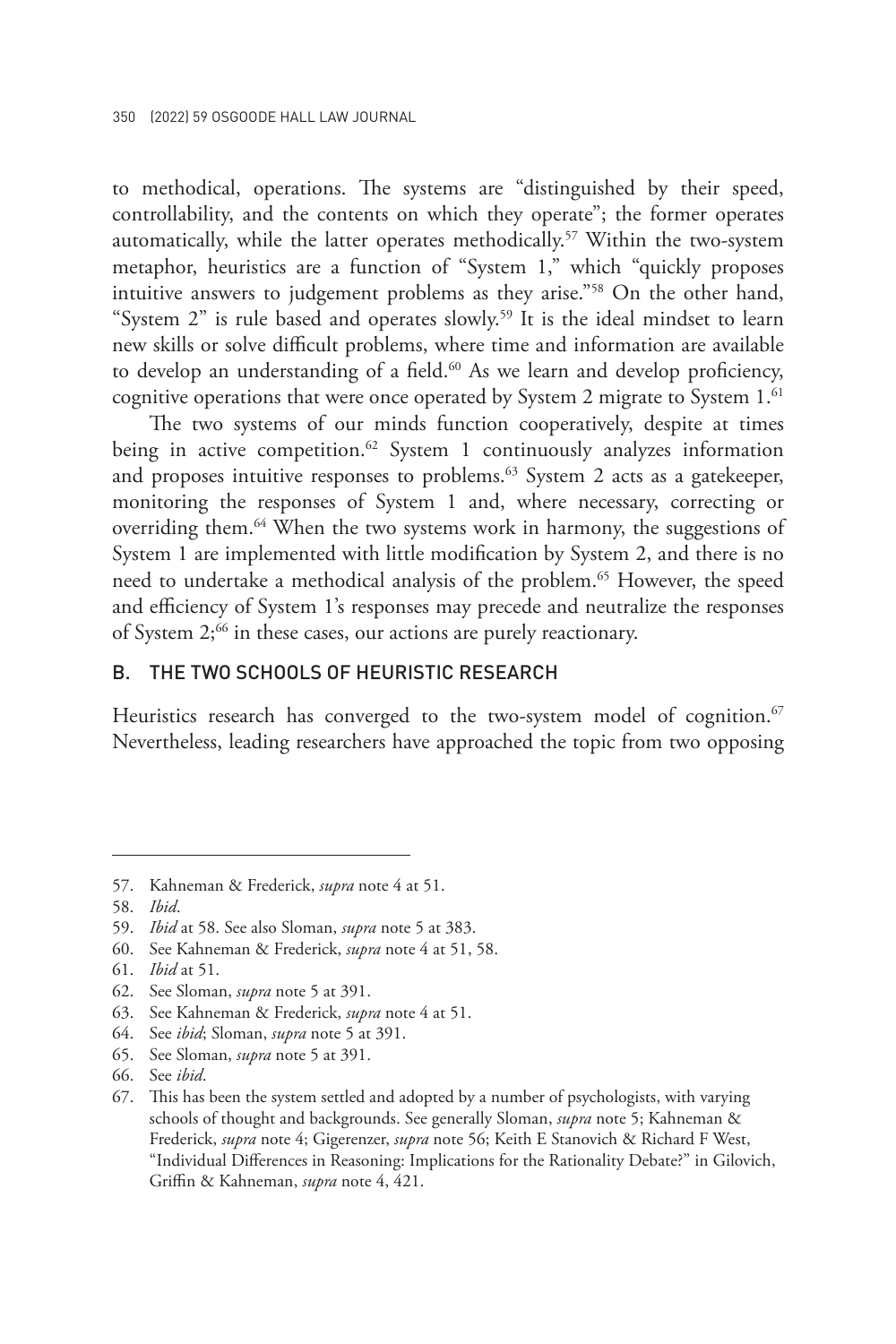fronts<sup>3</sup>/4 heuristics as the solution and heuristics as the problem.<sup>68</sup> The former school, referred to as Fast and Frugal (F&F), is led by Gerd Gigerenzer and the Adaptive Behavior and Cognition (ABC) group, whose research focuses on the use of heuristics as an approach to solving problems that are incomplete due to environmental or informational constraints.<sup>69</sup> Under the F&F school, heuristics are considered indispensable because the alternative optimization regime is confined to only a small subset of problems¾those where information and resources are adequately available.70 On the other hand, there is the Heuristics and Bias (H&B) school that includes the work of Daniel Kahneman and Amos Tversky, who explore the potential risk of systematic errors resulting from inappropriate reliance on heuristics.<sup>71</sup> According to Gigerenzer, the H&B school defines heuristics and biases interchangeably because both are the genesis of the problem.72 Despite the differences between the F&F and H&B schools, both approaches are relevant to the law and, specifically, to adjudication.

1. F&F HEURISTICS AND THEIR NECESSITY TO THE APPLICATION OF LAW

System 2 is ordinarily the ideal mindset for learning complex tasks and solving difficult problems. However, much like the economic decision-making framework, it too can be impractical. Even though System 2 excels in complex decision making in a controlled environment, it struggles to function efficiently when confronted by uncertainty in many real-world dilemmas.<sup>73</sup> The F&F school studies heuristics as decision-making models; these F&F heuristics are appropriate, and may be the only solution, in an environment constrained by time and knowledge.<sup>74</sup>

F&F heuristics help us solve problems efficiently and with greater accuracy than guesswork. In fact, researchers have found that F&F heuristics can be

<sup>68.</sup> See Douglas A Kysar et al, "Group Report: Are Heuristics a Problem or a Solution?" in Gigerenzer & Engel, *supra* note 56, 103 at 106; Gigerenzer, *supra* note 56 at 17-18. See also Mark Kelman, *The Heuristics Debate* (Oxford University Press, 2011). Kelman presents a thorough explanation of the interaction between the two schools and their opposing approaches to heuristics.

<sup>69.</sup> See Kelman, *supra* note 68; Kysar et al, *supra* note 68 at 103-05.

<sup>70.</sup> See Gigerenzer, *supra* note 56 at 17.

<sup>71.</sup> "Judgement Under Uncertainty: Heuristics and Biases" (1974) 185 Science 1124 at 1124 [Tversky & Kahneman, "Judgement Under Uncertainty"].

<sup>72.</sup> *Supra* note 56 at 18.

<sup>73.</sup> *Ibid* at 17.

<sup>74.</sup> See Gerd Gigerenzer, Jean Czerlinski & Laura Martignon, "How Good Are Fast and Frugal Heuristics?" in Gilovich, Griffin & Kahneman, *supra* note 4, 559 at 580.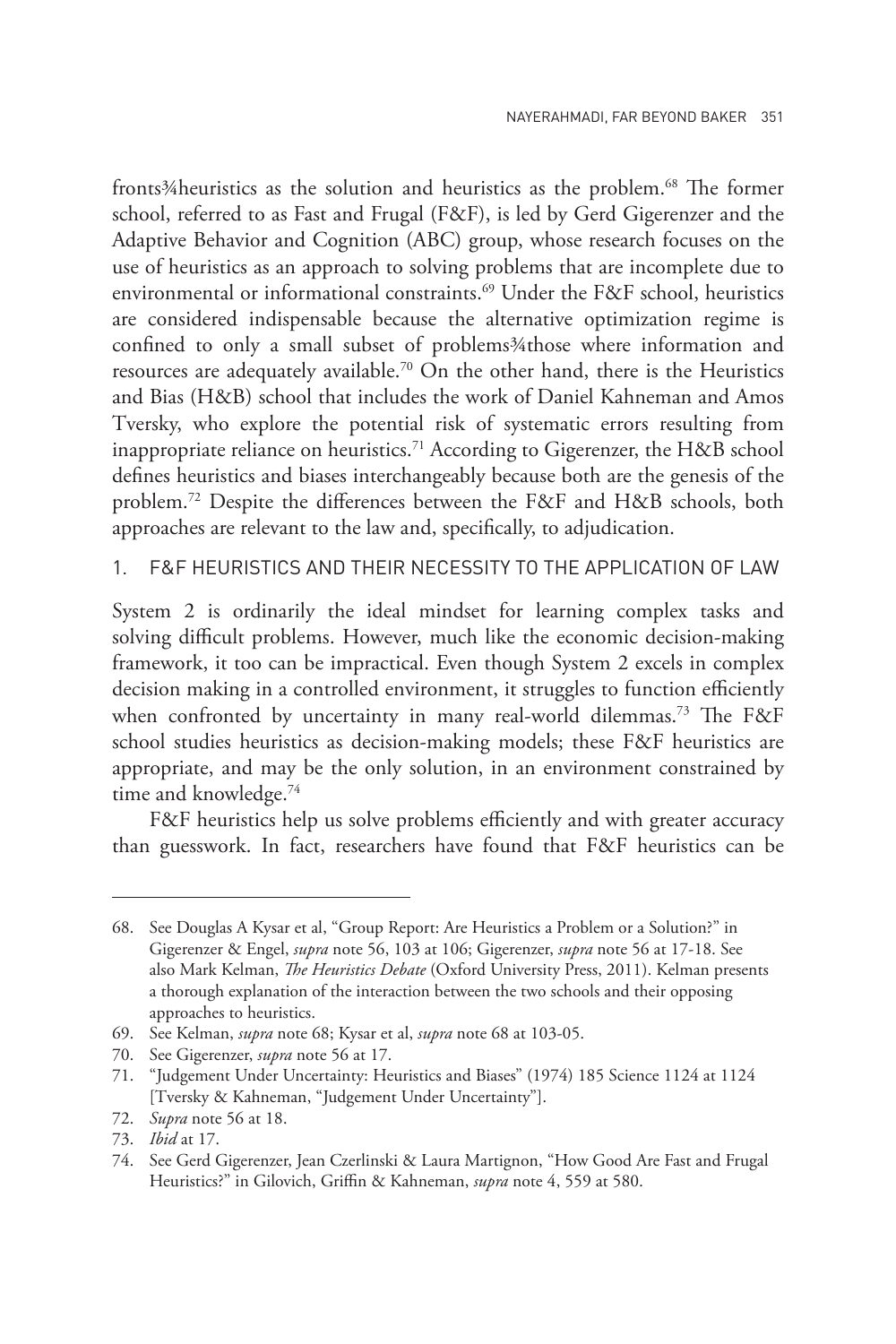equally accurate to linear models of reasoning.<sup>75</sup> For example, people can make predictions based on the "take the best" heuristic, which operates by using the most valid cue or indicator of the potential answer to discriminate between alternative solutions.76 Gigerenzer, Czerlinski, and Martignon illustrate the application of this heuristic by predicting the cities in the United States with the greatest homeless population based on an available set of factors for each state.<sup>77</sup> In comparing two cities, they begin by looking for the presence of rent control, which is the most accurate signal of a greater homeless population.<sup>78</sup> If neither city employs it (or if both cities employ it and cancel each other out), they move on to the next best factor¾in this case, vacancy rates¾and, if necessary, other factors thereafter.<sup>79</sup> This process stops when one factor discriminates between the options.80 The use of heuristics in this manner, as a means to improve the accuracy of predictions based on incomplete information, can be a reliable form of decision making.

In the legal context, Gigerenzer argues that the H&B school's influence on behavioural law has resulted in misplaced wariness of heuristics.<sup>81</sup> I agree with this notion, and my concerns in this article are not with heuristics in general, but rather with those specific forms of heuristic reasoning that result in judgement errors at crucial points in adjudication. Gigerenzer rightly illustrates that judges and jurors rely on and require some F&F heuristics in order to accomplish their duties; they "make decisions with limited time and knowledge, and under degrees of uncertainty where optimization is typically out of reach."82 Therefore, to explore how the specific heuristics may bias adjudication, it is necessary that we understand the utility of heuristics in law and how they can help us make better decisions under uncertainty.<sup>83</sup>

In the context of litigation, heuristics are already implemented in the structure of our legal rules. Legal presumptions operate similarly to heuristics 34by starting out with a preference for one side or another that must be rebutted, the

<sup>75.</sup> *Ibid* at 565.

<sup>76.</sup> *Ibid* at 563.

<sup>77.</sup> *Ibid* at 563-66.

<sup>78.</sup> *Ibid* at 561-64.

<sup>79.</sup> *Ibid*.

<sup>80.</sup> *Ibid* at 563-64.

<sup>81.</sup> *Supra* note 56 at 18.

<sup>82.</sup> *Ibid* at 40.

<sup>83.</sup> *Ibid* at 41.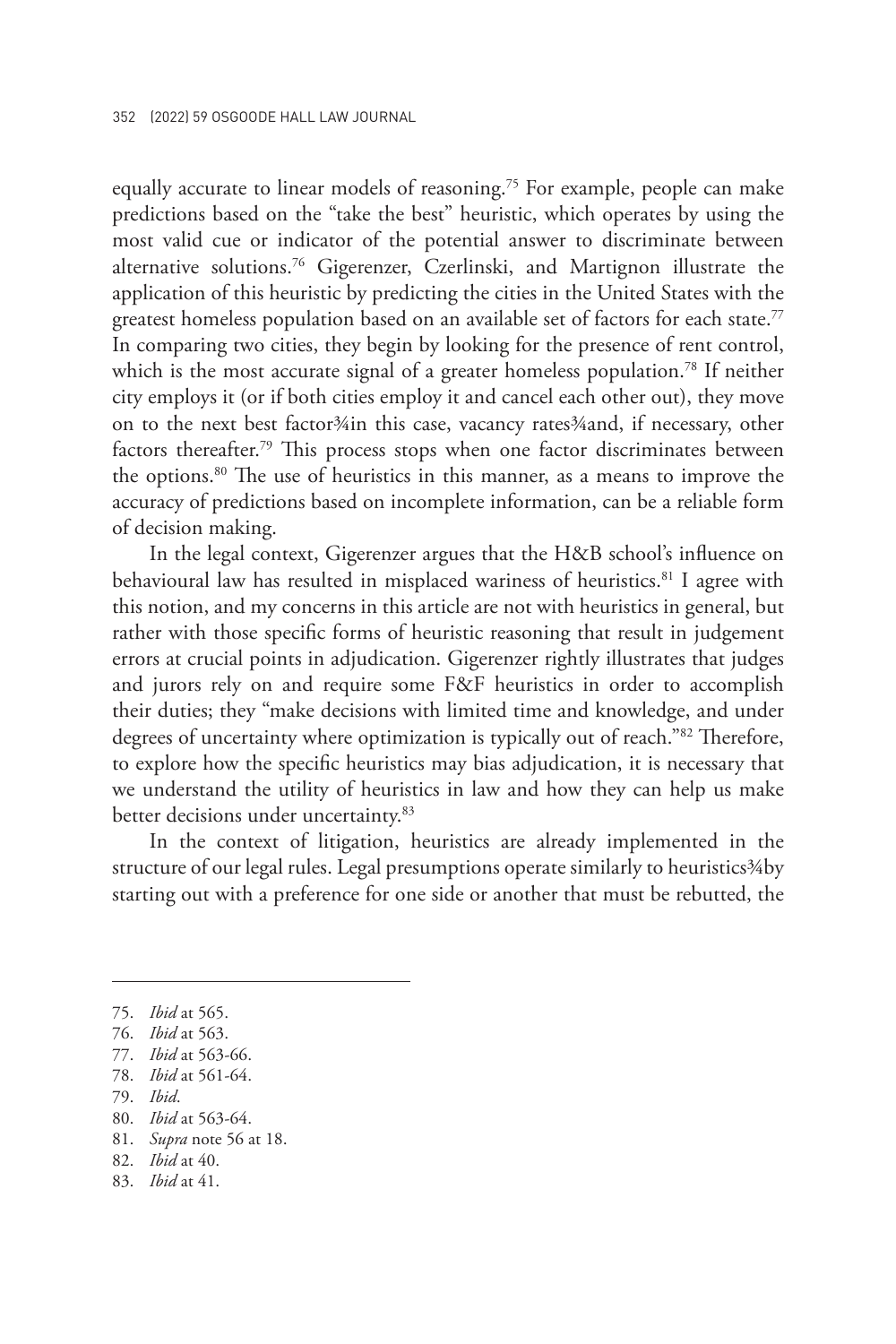presumption simplifies and speeds up the decision-making process.<sup>84</sup> Piperides et al. use the example of the rule against hearsay and, similarly, the exceptions to the basic hearsay rule to illustrate this form of reasoning.<sup>85</sup> Hearsay evidence, out-of-court statements proffered for the truth of their content and absent the opportunity for contemporaneous cross-examination of the declarant,<sup>86</sup> is presumptively inadmissible<sup>87</sup> unless it satisfies an exclusionary rule or is admitted through the principled approach.<sup>88</sup> In administrative law, this presumption works in the reverse, as hearsay is presumptively admissible before a tribunal.<sup>89</sup> The RAB analysis also has embedded elements of heuristic reasoning; it begins with a starting presumption of impartiality on the part of the adjudicator that must be rebutted by the party advancing the claim.<sup>90</sup>

One goal of research into the application of F&F heuristics to the law is to "reduce reliance on naturally occurring heuristics by devising appropriate cognitive aids."91 While we see benefits of heuristic reasoning at certain stages of litigation, it cannot replace methodical and impartial analyses required at other stages.<sup>92</sup> The misuse of heuristics, which will be the focus of Part II(B)(2), below, poses real dangers for the administration of justice and the principles of law. For example, the use of F&F in the determination of probative value compared to prejudicial effects of potential evidence at the admissibility stage may result in mistaken admittance or exclusion of evidence.<sup>93</sup> In the ideal case, these errors would be either immaterial to the outcome of the decision or errors of law that are easier to reverse on appeal. Where F&F heuristics result in errors of fact or mixed fact and law, which do not rise to the palpable and overriding error standard on appeal, judges are left with a potential dilemma. In these instances,

<sup>84.</sup> See Callia Piperides et al, "Group Report: What is the Role of Heuristics in Litigation?" in Gigerenzer & Engel, *supra* note 56, 343 at 374.

<sup>85.</sup> *Ibid* at 358.

<sup>86.</sup> See David M Paciocco & Lee Stuesser, *The Law of Evidence*, 7th ed (Irwin Law, 2015) at 113; *R v Khelawon*, 2006 SCC 57 at para 35.

<sup>87.</sup> See *R v Baldree*, 2013 SCC 35 at para 2; Paciocco & Stuesser, *supra* note 86 at 113.

<sup>88.</sup> The principled approach to hearsay based on necessity and reliability was set out by the SCC in *R v Khan* and was affirmed in *R v Smith* and *R v Starr*. See *R v Khan*, [1990] 2 SCR 531; *R v Smith*, [1992] 2 SCR 915; *R v Starr*, 2000 SCC 40.

<sup>89.</sup> See *Statutory Powers Procedure Act*, RSO 1990, c S.22, s 15(1). However, tribunals do have the power to set their own rules, subject to section 25.0.1 (*ibid*, s 25.0.1).

<sup>90.</sup> See *e.g. S (RD)*, *supra* note 14 at 532; *EA Manning Ltd v Ontario (Securities Commission)*  (1995), 23 OR (3d) 257 (CA).

<sup>91.</sup> Piperides et al, *supra* note 84 at 374.

<sup>92.</sup> *Ibid*.

<sup>93.</sup> *Ibid* at 362.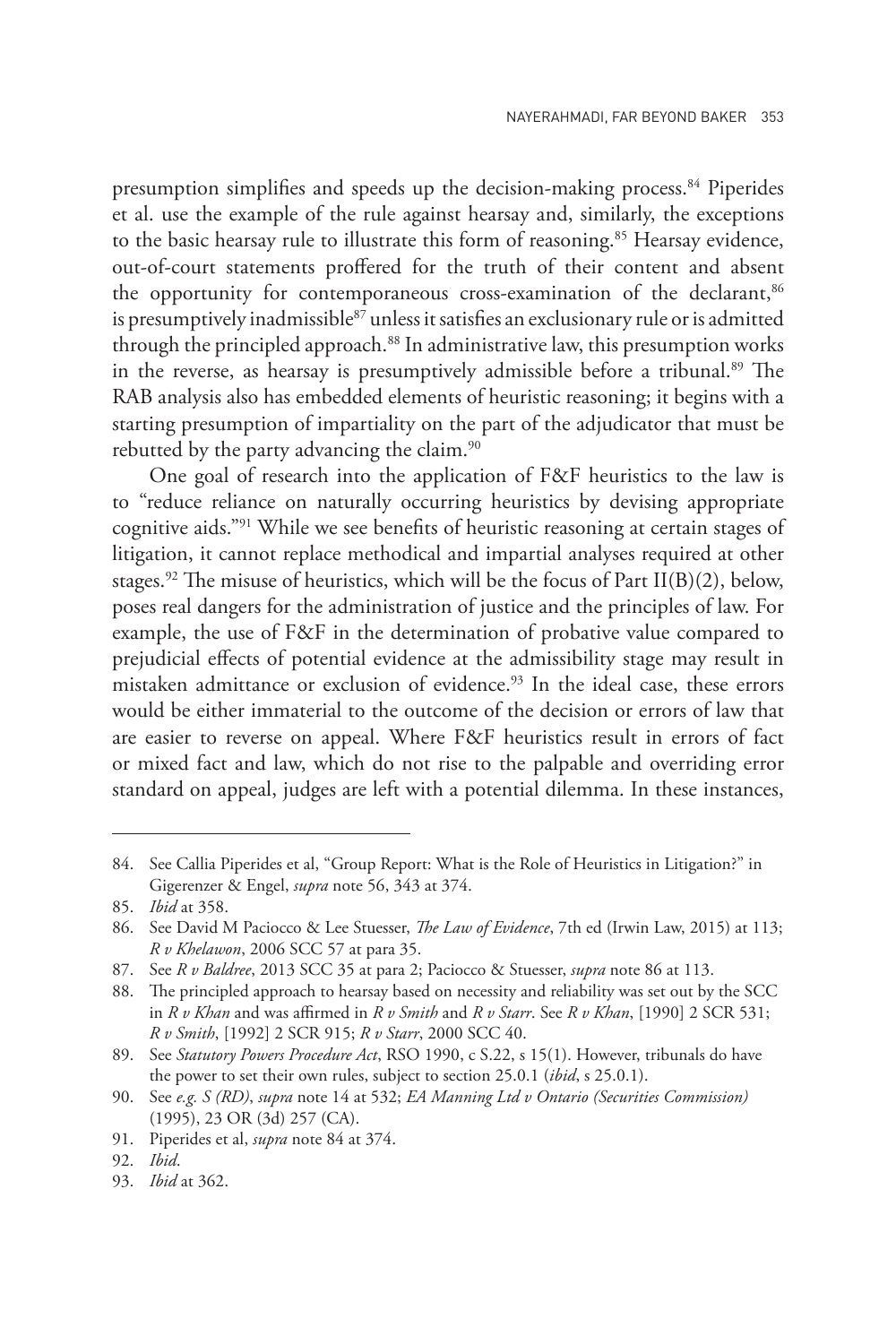Piperides et al. are concerned that adjudicators "may stretch the law to find a legal error" so that they can order a new trial.<sup>94</sup>

#### 2. H&B HEURISTICS AND THE DANGERS THEY POSE TO THE APPLICATION OF LAW

While System 1 can be appropriate for approaching complex problems, it is susceptible to cognitive biases that affect decision making; it can also bias the operations of System 2.<sup>95</sup> In specific circumstances, these biases manifest in systemic errors, such as seeking out only confirming evidence or answering an easier substituted question instead of the question at issue.<sup>96</sup> Our judgements are intuitive where System 1's initial proposal is affirmed without significant modification by System 2.<sup>97</sup> For example, an investigator may rely on interrogative techniques to frame questions in order to solicit a desired response. Research has revealed that interrogators may use "accusatory techniques of interrogation to elicit a confession that confirms their prejudgment of guilt."98 In the same vein, the "pre-interrogation biases of 'guilt' on the part of investigators may lead to the use of heavy-handed interrogation tactics that are more likely to produce false confessions—a process that results in confirmation bias in the evaluation of confession evidence."99

The H&B school's approach to heuristic research has formed the basis of the "intuitive-override" model of judicial decision making, which is regularly cited and is effectively a modern hybrid of the two dominant models of realism and formalism.100 It is "'realist' in the sense that it recognizes the important role of the judicial hunch and 'formalist' in the sense that it recognizes the importance of deliberation in constraining the inevitable…influence of intuition."101 The model "views judges as ordinary people who tend to make intuitive, System 1 decisions, but who can override their intuitive reactions with

<sup>94.</sup> *Supra* note 84 at 369.

<sup>95.</sup> See Sloman, *supra* note 5 at 391.

<sup>96.</sup> See Tversky & Kahneman, "Judgement Under Uncertainty," *supra* note 71 at 1124; Kahneman & Frederick, *supra* note 4 at 54.

<sup>97.</sup> See Kahneman & Frederick, *supra* note 4 at 51.

<sup>98.</sup> See Richard A Leo, "Why Interrogation Contamination Occurs" (2013) 11 Ohio State J Crim L 193 at 202.

<sup>99.</sup> Fadia M Narchet, Christian A Meissner & Melissa B Russano, "Modeling the Influence of Investigator Bias on the Elicitation of True and False Confessions" (2011) 35 L & Human Behavior 452 at 452-53.

<sup>100.</sup> Chris Guthrie, Jeffrey J Rachlinski & Andrew J Wistrich, "Blinking on the Bench: How Judges Decide Cases" (2007) 93 Cornell L Rev 1 at 2-3, 8.

<sup>101.</sup> *Ibid* at 3.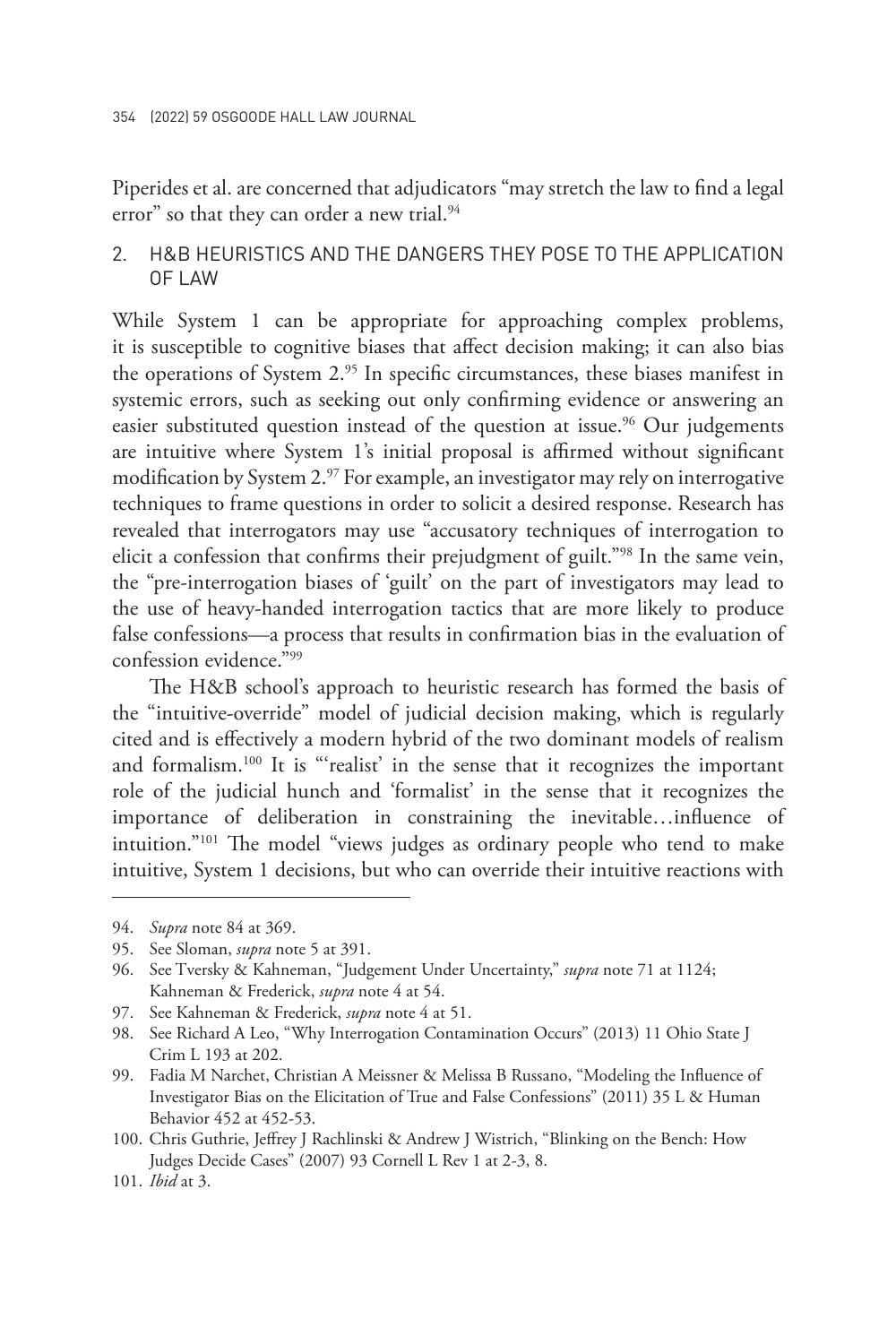complex, deliberative thought."<sup>102</sup> It is in practice neither "purely deductive," as envisioned by the formalist theorists, nor intuitive rationalization, as proposed by realists.103 Guthrie, Rachlinski, and Wistrich's research shows that "judges rely heavily on their intuitive faculties not only when they confront generic problems…but also when they face the kinds of problems they generally see on the bench."104 While judges are capable of overriding intuitive responses, their experience in adjudication does not leave them impermeable to heuristic-based cognitive biases.<sup>105</sup>

#### C. COGNITIVE BIASES THAT CAN AFFECT ADJUDICATION

#### 1. ANCHORING HEURISTIC

Judges show a susceptibility to anchoring 3/4the tendency for people to rely on or migrate towards an initial value available to them, which unnecessarily pulls subsequent estimates towards it.<sup>106</sup> Tversky and Kahneman argue that the problem with anchoring is that the subsequent adjustments made after the initial value tend to be insufficient.<sup>107</sup> In the adjudicative setting, anchoring has been shown to factor into judges' determination of appropriate damages.<sup>108</sup> This was tested in two studies, each comparing a control group presented with only a factual scenario and a test group presented with information about either a large pre-settlement offer (ten million dollars) or an unsuccessful motion to dismiss based on damages not meeting a minimum amount (seventy-five thousand dollars).109 In both studies, the average amounts awarded by the judges were skewed in the direction of the anchor.

#### 2. REPRESENTATIVENESS HEURISTIC

The representativeness heuristic is present where the probability that a subject belongs to a particular group or category is determined by the degree to which its traits are representative of, or similar to, our stereotypical understanding of the group.110 The representativeness heuristic breeds a series of consequences,

107. See *supra* note 71 at 1128.

<sup>102.</sup> *Ibid* at 9.

<sup>103.</sup> *Ibid* at 8.

<sup>104.</sup> *Ibid* at 27.

<sup>105.</sup> *Ibid* at 18.

<sup>106.</sup> *Ibid* at 19; Tversky & Kahneman, "Judgement Under Uncertainty," *supra* note 71 at 1128.

<sup>108.</sup> See Guthrie, Rachlinski & Wistrich, *supra* note 100 at 20.

<sup>109.</sup> *Ibid* at 20-21.

<sup>110.</sup> See Tversky & Kahneman, "Judgement Under Uncertainty," *supra* note 71 at 1124.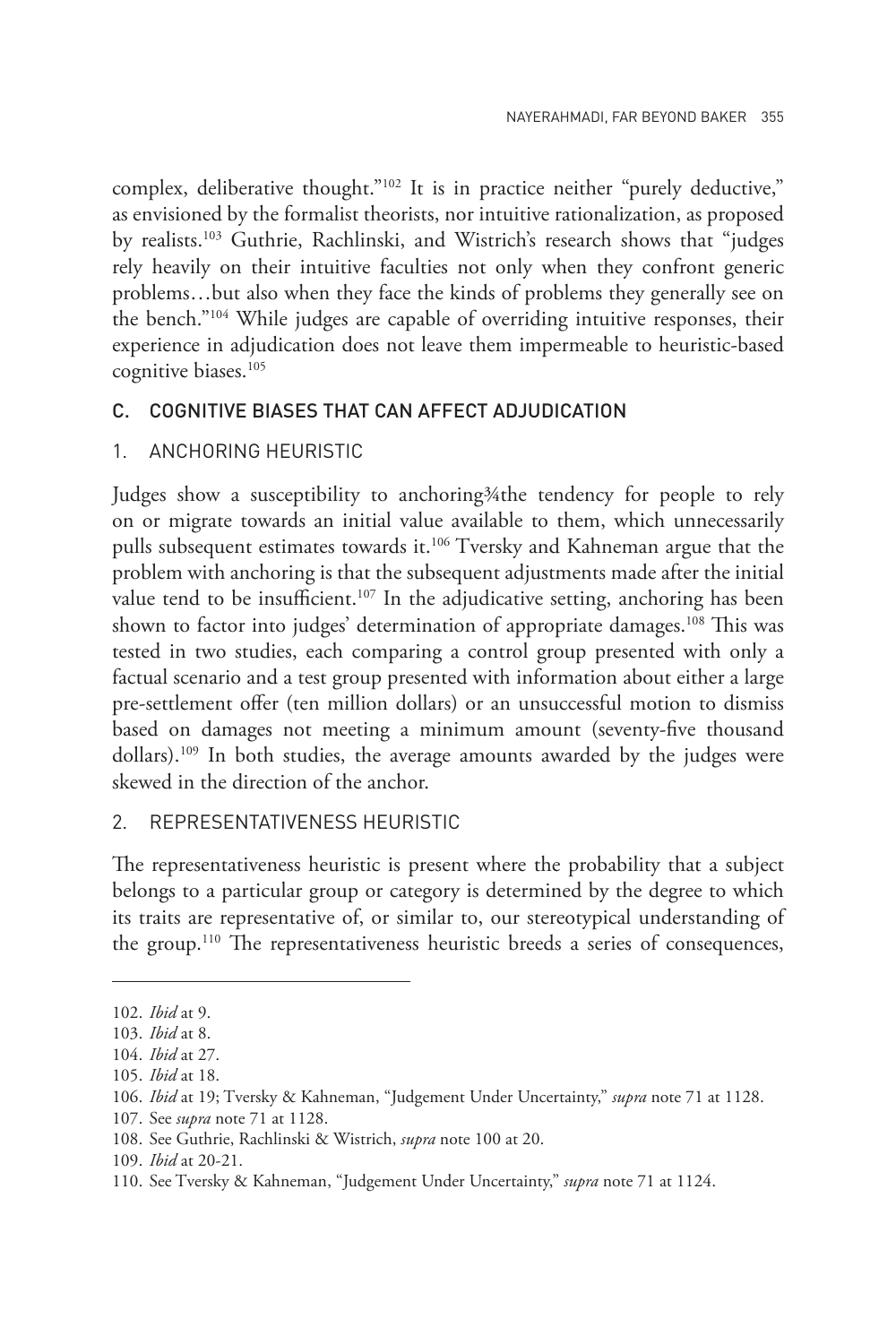including neglect of or insensitivity to prior probabilities and sample sizes, illusions of validity, errors in predictability, and misconceptions of chance and of regression.111 Representativeness effectively makes the individual violate statistical rules that should otherwise be applied. For example, in considering illusions of validity, where the confidence of a person's response is primarily dependent on the degree of representativeness (the quality of a match), Tversky and Kahneman suggest that people are more confident in predicting the future average grade of an undergraduate student where the student has all Bs in the first year as opposed to a mix of As and Cs.112 The redundancy of the previous output has the effect of decreasing the accuracy of predictions while simultaneously increasing the confidence of the predictor.

Guthrie, Rachlinski, and Wistrich's research supports a finding that judges are susceptible to this form of heuristic reasoning.<sup>113</sup> In their study, the judges were given a fact pattern based on an old English case about a barrel that fell and struck the plaintiff as it was being hoisted by rope.<sup>114</sup> The question was whether the incident was the result of negligence on the part of the workers or the failure of the rope. The government safety inspectors assessed the probability of the alternatives and presented them in the following manner: The likelihood of the barrel falling if it was secured negligently was 90 per cent; the likelihood of the rope failing was 1 per cent; and workers negligently secure barrels 1 in 1,000 times.<sup>115</sup> While unintuitive, the answer is that the likelihood of the rope failing (1 per cent) is greater than negligence (0.09 per cent). Most judges answered the question incorrectly, likely as a result of the representativeness heuristic. I have some reservation about extending the findings from this particular study to the real-world setting. The inspector's assessment was presented in incomparable forms, *i.e.*, 1 per cent compared to 90 per cent of 1 in 1000 times, which in an adversarial system would face the scrutiny of the opposing counsel who would seldom allow misinterpretation in this manner. In fact, the F&F school of heuristics is critical of the H&B scholars because the F&F school posits that the genesis of "the gap between good real-world performance and the bad lab performance" is a result of the H&B school's use of misleading or poorly constructed experiments.116 Despite my reservations relating to this particular

<sup>111.</sup> *Ibid* at 1124-26.

<sup>112.</sup> *Ibid* at 1126.

<sup>113.</sup> *Supra* note 100 at 23.

<sup>114.</sup> *Ibid* at 22.

<sup>115.</sup> *Ibid* at 23.

<sup>116.</sup> Kelman, *supra* note 68 at 232.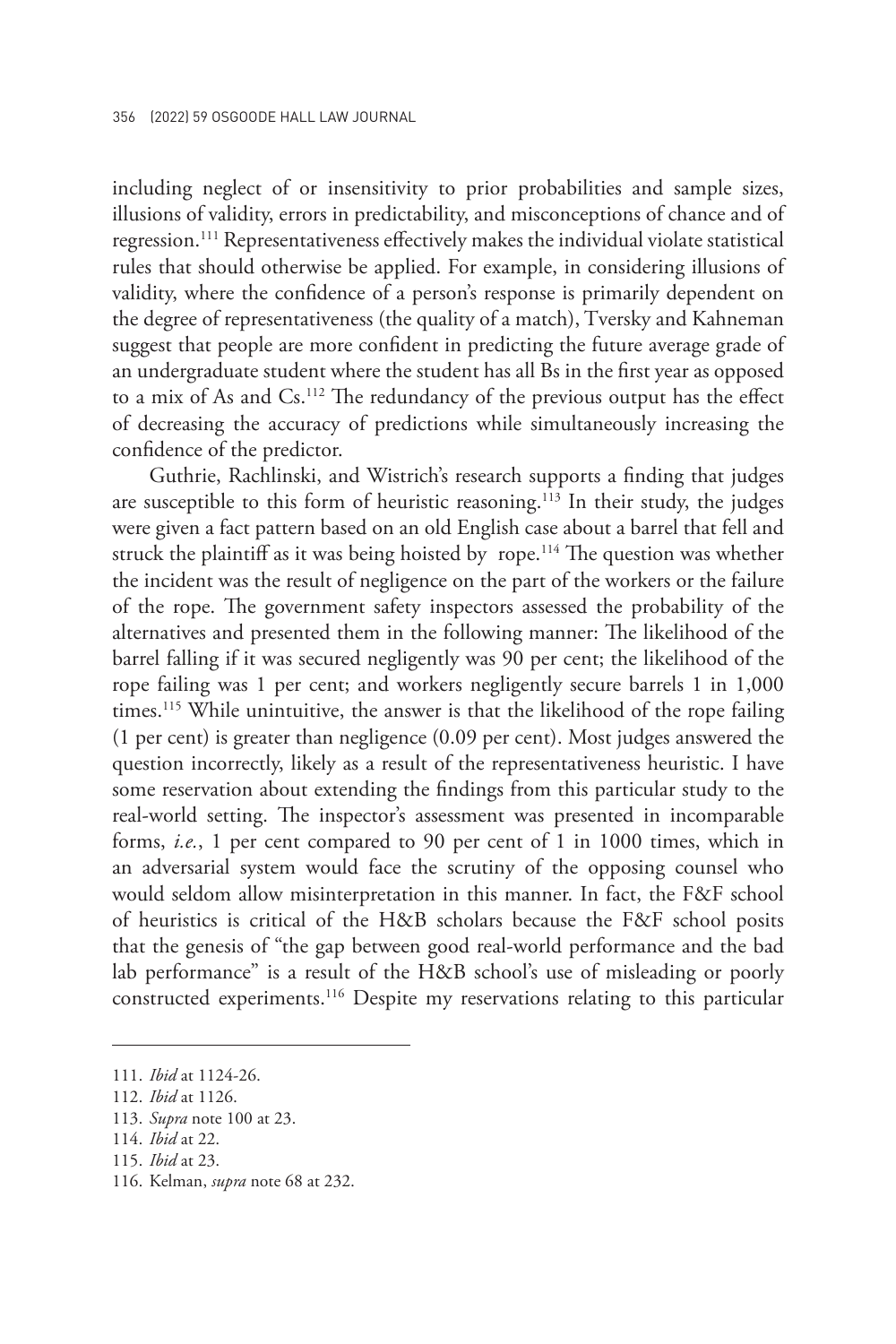study, the underlying theory is relevant to understanding the potential influence of the representativeness heuristic on adjudicative decision making.

#### 3. HINDSIGHT BIAS

The final scenario tested by Guthrie, Rachlinski, and Wistrich's judicial decision-making questions focused on hindsight bias—the "tendency to overestimate the predictability of past events."117 The judges in the study were presented with a fact pattern to be considered on appeal. Each judge was randomly given one of three possible decisions of the court of appeal: "'affirmed,' 'vacated,' or 'lesser sanction.'"118 They were then asked which of the three possible outcomes was the most likely to occur based on all of the information presented. The results show that "[l]earning an outcome clearly influenced the judges' ex post assessment of the ex ante likelihood of various possible outcomes."119 However, the authors note that judges are able to mitigate and overcome, to a certain degree, the effects of hindsight bias. In another study involving a "highly intricate, rule-bound" analysis, the effects of hindsight were significantly lower, possibly because the nature of the analysis demands System 2 deliberative thinking.120 Moreover, the authors believe that it is possible for intricate areas of the law to signal to judges that potential inconsistencies between intuition and the governing law require careful deliberation.121

#### 4. AVAILABILITY HEURISTIC

The availability heuristic applies where "people assess the frequency of a class or the probability of an event by the ease with which instances or occurrences can be brought to mind."122 The reliance on availability results in a number of biases related to, for example, our ability to retrieve or imagine similar instances.<sup>123</sup> One of the clearest demonstrations of the availability heuristic is a person's temporary increase in the subjective probability of an event occurring after recently witnessing or experiencing one such incident—*e.g.*, a person may have an higher subjective probability of a car accident after driving by the aftermath of

<sup>117.</sup> *Supra* note 100 at 24.

<sup>118.</sup> *Ibid* at 25.

<sup>119.</sup> *Ibid* at 26.

<sup>120.</sup> *Ibid* at 27.

<sup>121.</sup> *Ibid*.

<sup>122.</sup> Tversky & Kahneman, "Judgement Under Uncertainty," *supra* note 71 at 1127.

<sup>123.</sup> *Ibid*.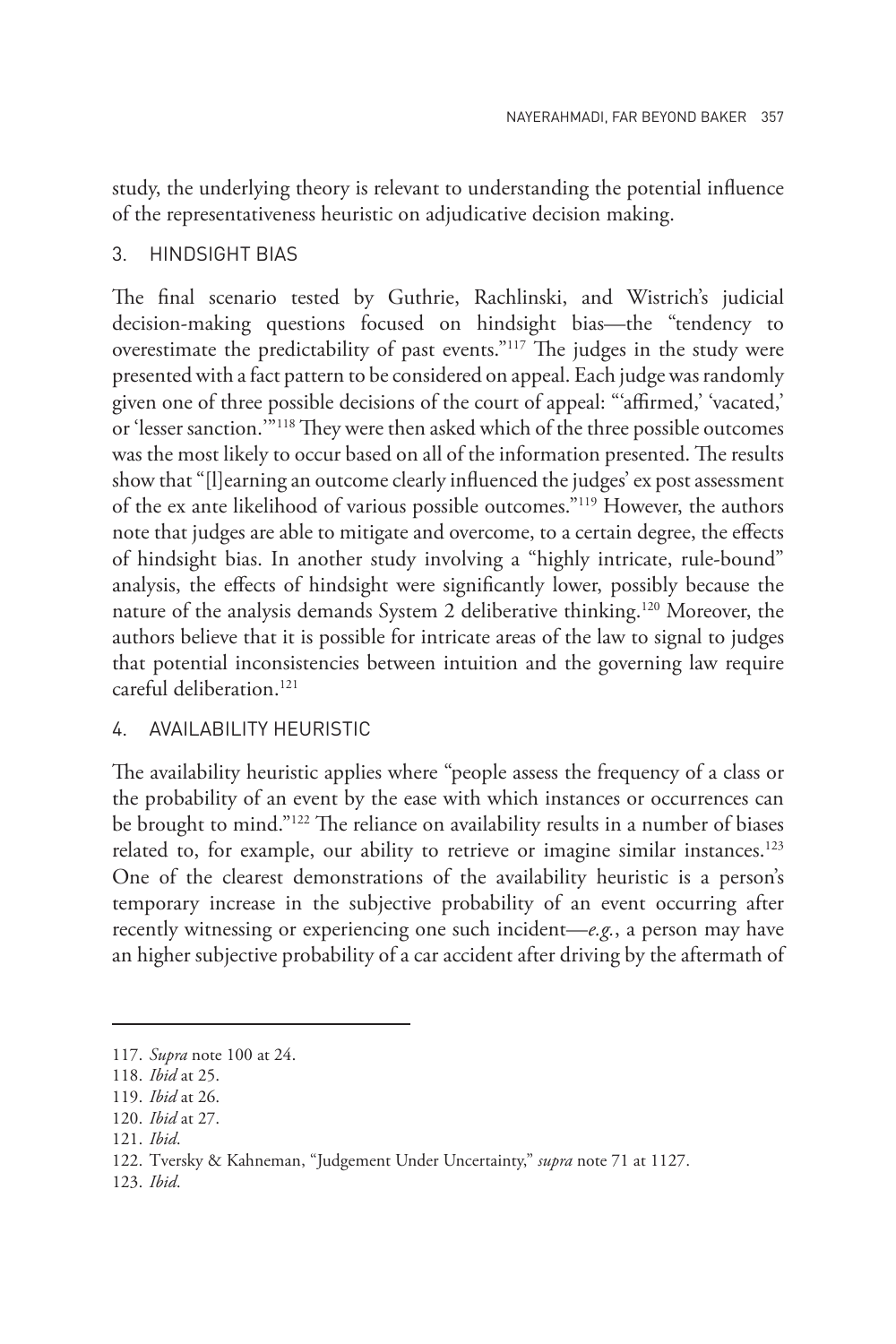a collision.<sup>124</sup> In these cases, people often arrive at an exaggerated perception of the likelihood of a car accident occurring.

These biases should also be of real concern to parties in adjudication, especially in the context of specialized adjudication commonly occurring in public law. Where adjudicators are likely to experience similar facts in a reoccurring manner, they may be susceptible to misjudging the credibility of parties or positions, based on the availability of past experience. In the adjudicative setting, particularly in administrative law, decision makers may specialize in one niche area of the law or its governing statutes. For example, in the immigration setting, an investigating officer may focus on one or two countries or regions. There are obvious benefits to developing knowledge about the specific region and its peoples. However, these specializations increase adjudicators' susceptibility to heuristic-based reasoning and the availability heuristic in particular.

#### 5. CONFIRMATION BIAS

Confirmation bias is the tendency for a person to discriminate in the collection and weighing of information and evidence to confirm an initial hypothesis or preference.125 It is similar to anchoring in the sense that "decision makers examine evidence expected to confirm the hypothesis rather than evidence that could disconfirm the hypothesis."126 Confirmation bias is relevant in adjudication because it affects the process embarked on by a decision maker. It operates by increasing the confidence of the adjudicator in their decision, thereby creating a general overconfidence that an answer is correct: "The stronger and more numerous the reasons that are recruited, the greater is the confidence expressed in the selected answer."127 In the adjudicative setting, the pronounced effects of confirmation bias may manifest in decisions to arbitrarily ignore or discredit otherwise credible evidence. In subtle instances, where information does not naturally lend itself to one conclusion or another, the symptoms of confirmation bias will be veiled.

<sup>124.</sup> See Amos Tversky & Daniel Kahneman, "Availability: A Heuristic for Judging Frequency and Probability" (1973) 5 Cognitive Psychology 207 at 230.

<sup>125.</sup> See Gretchen B Chapman & Eric J Johnson, "Incorporating the Irrelevant: Anchors in Judgements of Belief and Value" in Gilovich, Griffin & Kahneman, *supra* note 4, 120 at 133; Raymond S Nickerson, "Confirmation Bias: A Ubiquitous Phenomenon in Many Guises" (1998) 2 Rev General Psychology 175 at 175. See also Kahneman, *supra* note 3 at 81.

<sup>126.</sup> Chapman & Johnson, *supra* note 125 at 133.

<sup>127.</sup> Derek J Koehler, Lyle Brenner & Dale Griffin, "The Calibration of Expert Judgement: Heuristics and Biases Beyond the Laboratory" in Gilovich, Griffin & Kahneman, *supra* note 4, 686 at 692.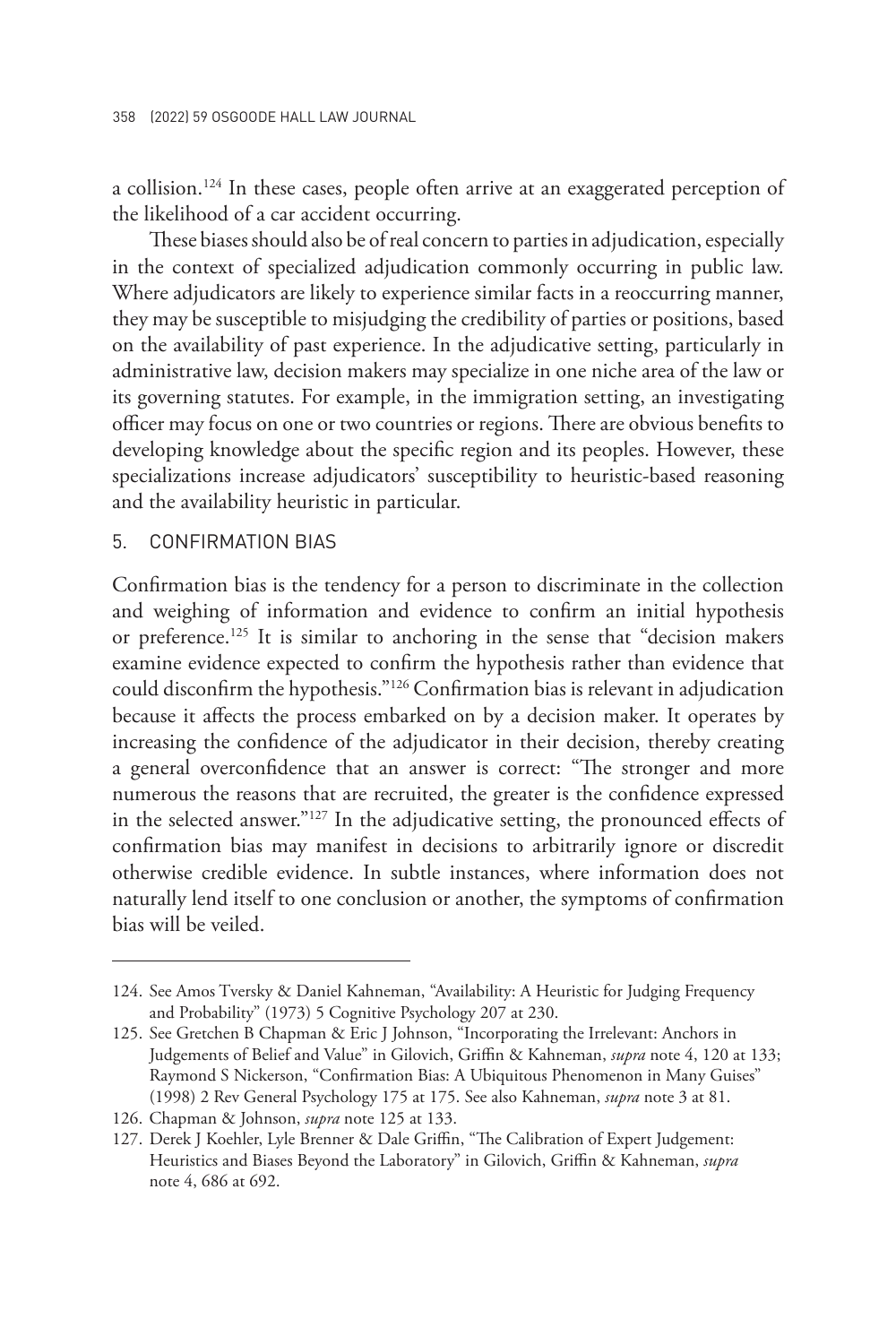Confirmation bias has the potential to prejudice the evidence-gathering process for decision making. An objective actor seeks to discover a solution by openly considering evidence in favour of, and against, a hypothesis similar to a rational decision-making model.<sup>128</sup> Under the influence of confirmation bias, however, the actor may disregard contrary evidence and over rely on evidence that supports their hypothesis.<sup>129</sup> Alternatively, the actor may disproportionately seek confirming or validating evidence, which creates a circular process that undermines an objective approach.<sup>130</sup> Finally, the techniques used by an inquisitor, either a judge or an administrative decision maker, in an investigative setting may elicit confirmatory responses from an inquisitee, or the techniques may influence the inquisitee's responses in another manner.<sup>131</sup>

Despite its potential to prejudice the results against a party, confirmation bias is difficult to identify. The conclusion of a person affected by confirmation bias is typically supported by evidence and may appear well researched and convincing.<sup>132</sup> In the context of determining the admissibility of evidence, confirmation bias may result in overemphasizing the probative value or prejudicial effects of proffered evidence. This is precisely the area that Piperides et al. warn may result in the admittance of "irrelevant evidence while excluding relevant evidence."<sup>133</sup> This stage of decision making is discretionary and, in the absence of clear errors, would be difficult to overturn on appeal. To raise a suspicion of confirmation bias, a reviewer must re-evaluate the merit of the initial conclusion in order to find that evidence contrary to the hypothesis was ignored or underweighted. These nuanced implications of cognitive bias are precisely where a test, such as the RAB test, would be helpful, especially if appellate review on the merits may not provide a sufficient remedy.

<sup>128.</sup> For an example of a rational decision-making framework, see UMass, *supra* note 55.

<sup>129.</sup> See Chapman & Johnson, *supra* note 125 at 133.

<sup>130.</sup> *Ibid*.

<sup>131.</sup> See Narchet, Meissner & Russano, *supra* note 99 at 453.

<sup>132.</sup> See generally Christine M Venter, "The Case Against Oral Argument: The Effects of Confirmation Bias on the Outcome of Selected Cases in the Seventh Circuit Court of Appeals" (2017) 14 Leg Communication & Rhetoric: JAWLD 45. In a judicial setting, all parties, including the judges, are well versed in the case and the law. However, Venter posits that preparation does not prevent confirmation bias or its influence on decisions.

<sup>133.</sup> *Supra* note 84 at 362.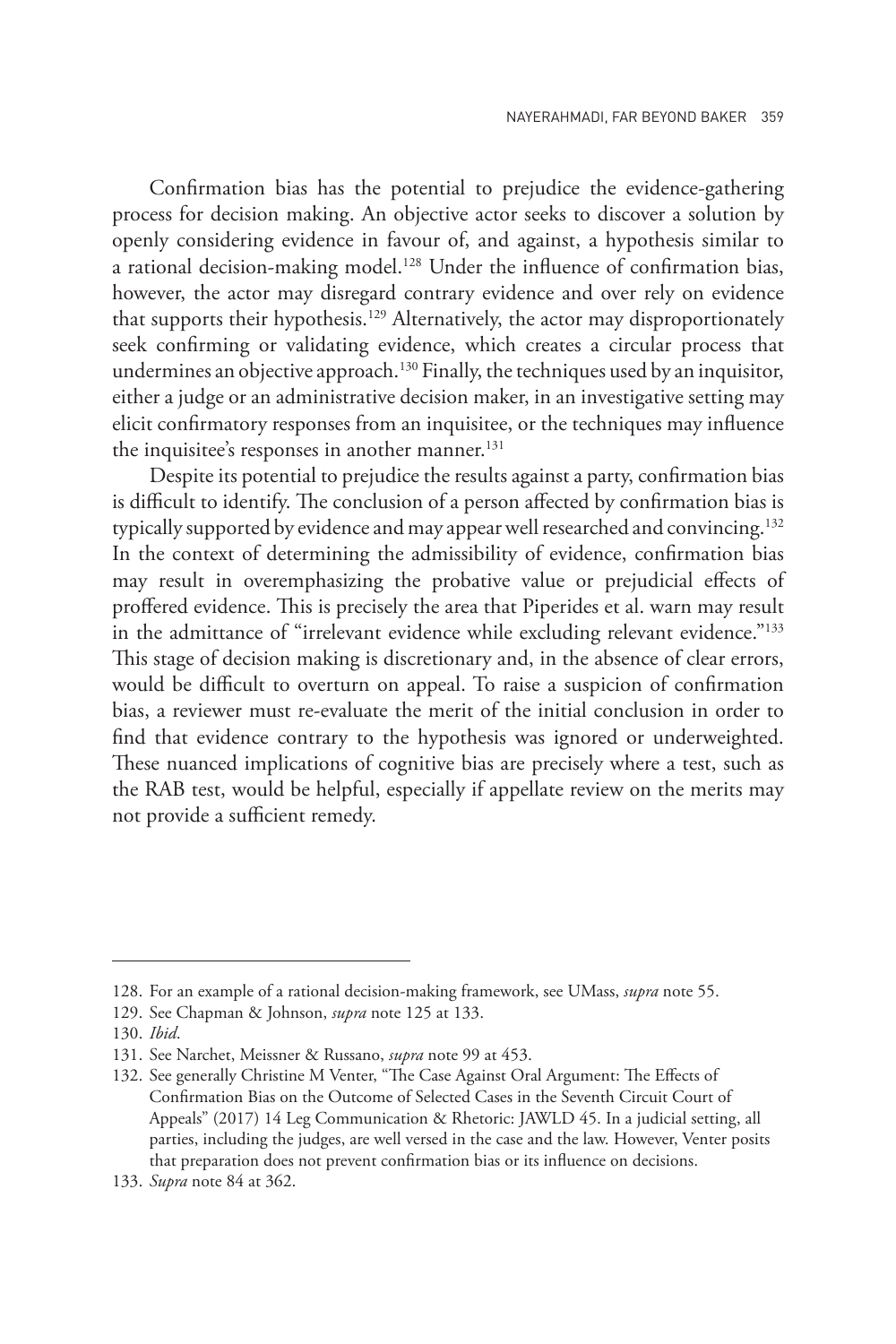## III. THE DIFFICULTY IN APPLYING THE RAB ANALYSIS IN CASES OF COGNITIVE BIAS

The nature of cognitive biases makes the application of the RAB analysis to certain facts difficult, if not impossible. Heuristics belong to the part of the mind responsible for intuition. However, decisions are not made in silos; rather, they involve collaboration between System 1 and System 2.134 Consequently, most decisions have an element of intuitive reasoning. That System 1 is always active means that decisions are void of intuition only when System 2 completely overrides the former. Moreover, even tasks that attract System 2 override are prone to System 1 reasoning through persistent repetition and increased proficiency. Decisions that were previously purely deliberative may become intuitive and heuristic-reliant in the future.

The cognitive biases identified in the previous section are extremely difficult to prove. In order to establish a RAB claim, we would likely require patterns of behaviour or a set of sufficiently similar past cases. Nevertheless, merely relying on an analysis of an adjudicator's past decision making would likely be insufficient to rebut the presumption of impartiality in the RAB analysis.135 Each case must be reviewed based on the facts and circumstances that give rise to the bias claim;<sup>136</sup> correlation cannot be taken as evidence of causation.

It may be possible, however, to identify the representativeness heuristic and confirmation bias on a case-by-case basis as both can manifest in reasoning. The representativeness heuristic is present where the probability that a subject belongs to a particular group or category is determined by the degree to which its traits are representative of, or similar to, our stereotypical understanding of the group.<sup>137</sup> The representativeness heuristic can be identified where reasoning is dependent only on the similarities of a subject to a group, as opposed to direct evidence. Confirmation bias is the tendency for a person to discriminate in the collection and weighing of information and evidence to confirm an initial hypothesis or preference.138 In the context of oral hearings, confirmation bias can be identified

<sup>134.</sup> See Kahneman & Frederick, *supra* note 4 at 51.

<sup>135.</sup> See *Turoczi*, *supra* note 12 at para 13.

<sup>136.</sup> See *Wewaykum*, *supra* note 9 at para 77.

<sup>137.</sup> See Tversky & Kahneman, "Judgement Under Uncertainty," *supra* note 71 at 1124.

<sup>138.</sup> See Chapman & Johnson, *supra* note 125 at 133; Nickerson, *supra* note 125 at 175. See also Kahneman, *supra* note 3 at 81.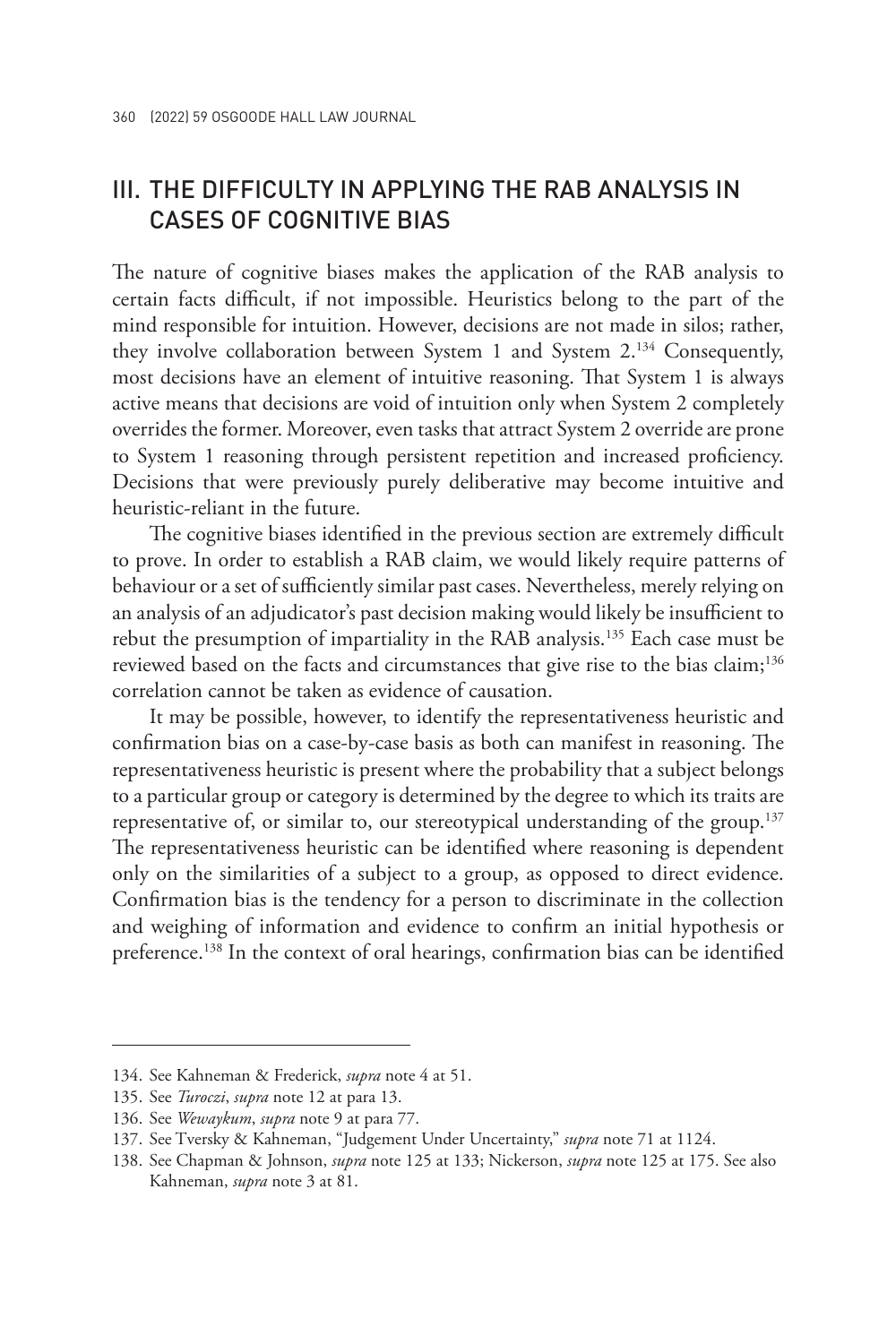by analyzing the adjudicator's treatment of parties; the relative volume, tone, and framing of questions can foreshadow the fate of the applicant.<sup>139</sup>

The following subsections use a hypothetical scenario to assess whether the indicators of representativeness or confirmation bias can be caught by the RAB analysis. The first two subsections test subtle manifestations of cognitive biases. The next two subsections test more identifiable manifestations of bias. Overall, the analyses of the hypothetical scenario show that the RAB analysis is responsive to cognitive biases only when their manifestation is observable and identifiable. Take a moment to review the following hypothetical scenario:

> Imagine a civil trial where a physiotherapist allegedly sexually assaulted a patient. The case turns on credibility. Early on in the proceeding, the judge allowed an adjournment so that the plaintiff could fix certain defects with their claim.

> Throughout the hearing, the judge was dismissive. However, the judge was more critical of the defence counsel's answers to questions than the plaintiff counsel's responses, at one point even waving to the physiotherapist's lawyer to stop and saying "blah, blah, blah" in an attempt to speed up the response. During the proceeding, when the defence counsel was arguing for the reform of a certain law, the judge noted a preference for the law as it currently is and warned that the lawyer was facing an uphill battle.

> The transcript of the proceeding showed that the judge asked the physiotherapist's lawyer over twice as many questions. It further showed that the judge used more hostile language when speaking with defence counsel.

> The judge ultimately ruled in the complainant's favour. In the reasons for the decision, the judge also took note of the complainant's religious conviction and conservative attire in the courtroom.

#### A. THE VOLUME OF QUESTIONS

The relative number of questions that a party faces can foreshadow, with accuracy, the result of the adjudication. Christine M. Venter posits that an adjudicator who is asking a high volume of questions may be "seeking out information to support their innate hypothesis of the case."140 In the context of appellate courts and appellate tribunals, adjudicators may ask more questions in order to analogize a case to a previously established precedent.<sup>141</sup> Where information is not

<sup>139.</sup> See Venter, *supra* note 132 at 49.

<sup>140.</sup> *Ibid* at 61.

<sup>141.</sup> *Ibid*.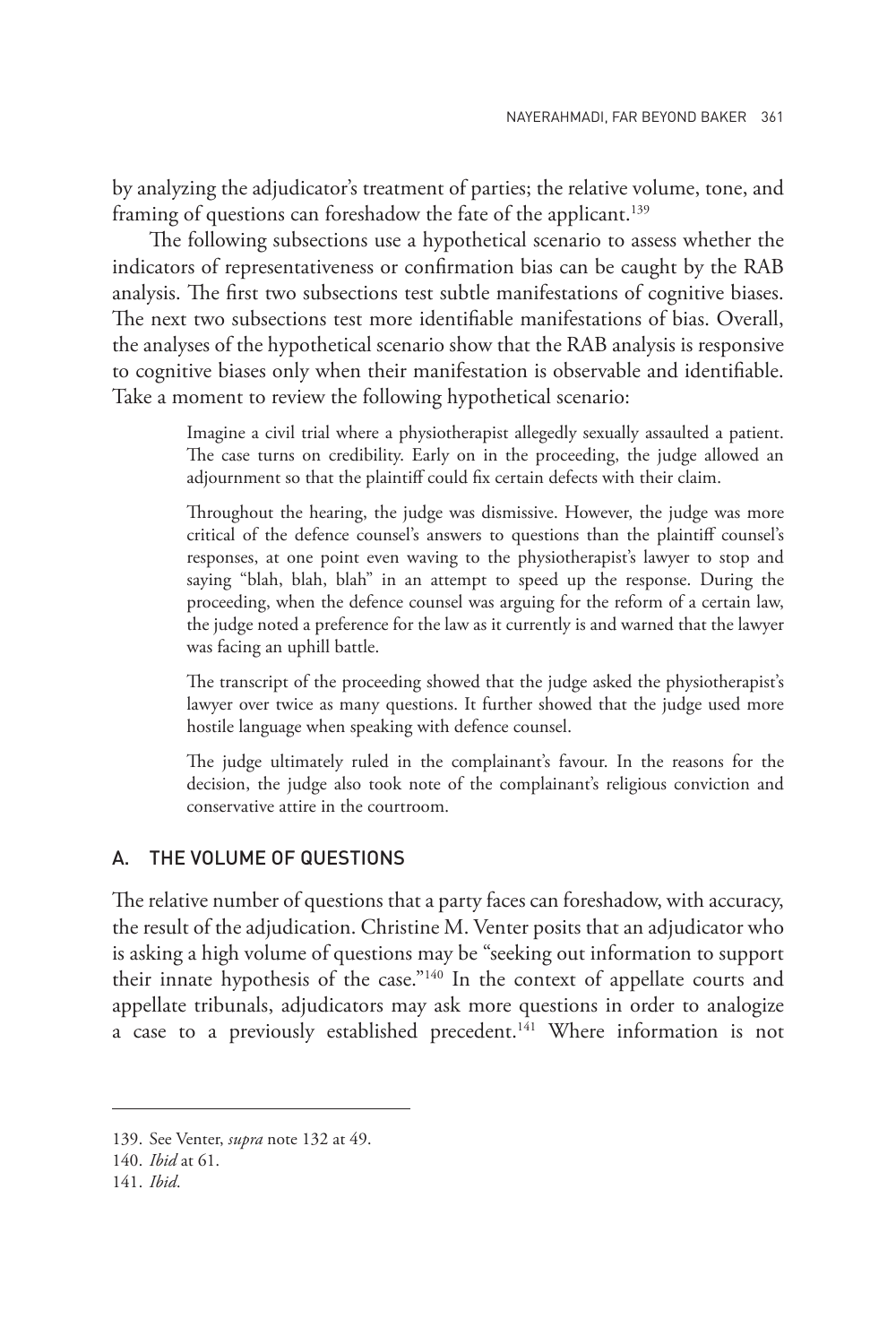confirmatory, they may overlook the challenging or contradictory information and continue pressing on different issues.<sup>142</sup>

Research on the United States Supreme Court has also shown that the party facing the most questions in oral argument typically loses.<sup>143</sup> In a further study of the United States Seventh Circuit, 90 per cent of the cases followed this rule.<sup>144</sup> In the latter study, not only was the losing side asked more questions, but the judges asked almost twice as many questions of the party that ultimately lost, representing a noticeable difference in treatment.145 Based on these statistics, the fact that the judge asked the defendant nearly twice as many questions seems to make the result of our hypothetical trial inevitable.

The volume of questions on its own, however, is not necessarily an indicator of confirmation bias. It is not uncommon for one side to present a stronger case. Decision makers who are either not persuaded by the arguments of one party or who find the arguments to be inconsistent or contradictory will need to ask more questions to clarify their understanding. This is precisely what we would expect of a methodical and objective adjudicator. As discussed in Part I, above, Justices L'Heureux-Dubé and McLachlin in *S (RD)* noted that "a conscious, contextual inquiry has become an accepted step towards judicial impartiality."146 It is unlikely that the informed reasonable person, as described by Justice de Grandpré, would consider a disproportionality of questions as indicative of bias without further context. Therefore, while frequency of questions may indicate cognitive bias, it is unlikely to prove bias in the eyes of the informed reasonable person.

#### B. THE MODE OF ADJUDICATOR INTERVENTIONS

Beyond the volume of questions faced, the timing and frequency of an adjudicator's interventions can signal a RAB.147 The focus here is on the treatment of the parties—*e.g.*, being cut off repeatedly and treated dismissively—rather than the number of questions asked. In our hypothetical scenario, the trial judge was dismissive of the defence. At one point, counsel was even interrupted and waved to speed up the response.

At first glance, these facts may demonstrate elements of confirmation bias, that the judge had already made up their mind. However, these instances again

<sup>142.</sup> *Ibid* at 62.

<sup>143.</sup> *Ibid* at 57.

<sup>144.</sup> *Ibid* at 71.

<sup>145.</sup> *Ibid*.

<sup>146.</sup> *Supra* note 14 at 506.

<sup>147.</sup> See *R v Corby*, 2016 BCCA 76 at para 40.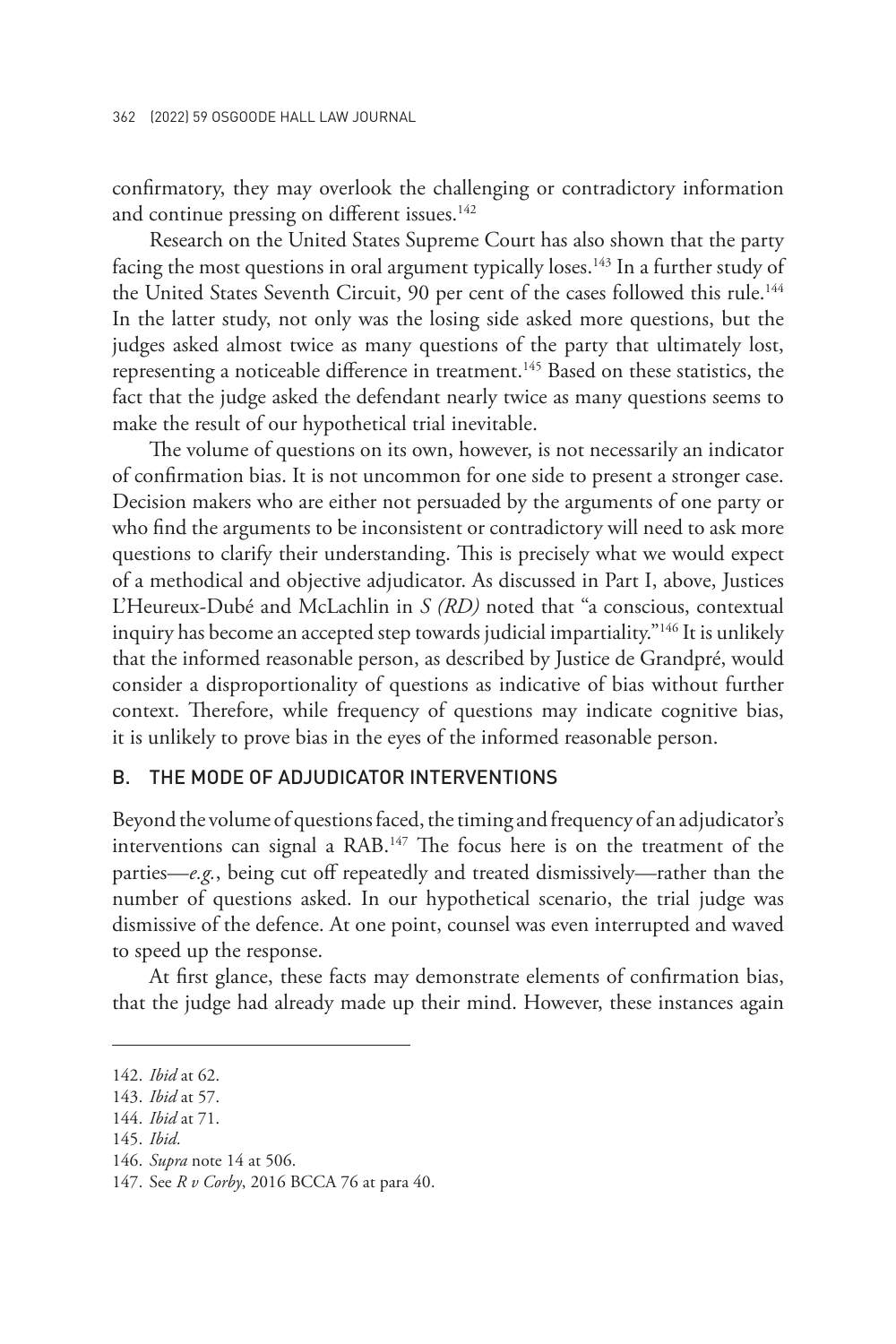must be considered in light of the overall case. The Court of Appeal for Ontario found that there was no RAB in a case where a judge, in reference to a party's evidence, said "blah, blah, blah."148 Rather than signalling a disregard for the evidence being presented, a thorough analysis of the transcript revealed that the phrase was being used as a substitute for "et cetera" in multiple instances.<sup>149</sup>

Based on our understanding of the RAB analysis in Part I, above, it can be argued that the informed reasonable person would have sufficient knowledge of the decision-making process and past cases to appreciate that adjudicators should not be held to the standard of perfection with respect to body language, tone, or diction.150 The understanding and flexibility of the informed reasonable person affords a high level of deference to adjudicators. It also means that veiled cognitive biases, such as confirmation bias, whose presence may be seen in the use of impolite or dismissive behaviour would not reach the threshold required by the RAB analysis.

#### C. THE TONE AND LANGUAGE CHOICE OF THE ADJUDICATOR

The tone of the adjudicator has the potential to attract behavioural confirmation, and it may identify the presence of confirmation bias.<sup>151</sup> In the judicial context, studies have shown that judges use a more hostile tone in exchanges with losing counsel.<sup>152</sup> Venter identifies hostility by analyzing the choice of words, the "willingness to interrupt and disagree," and the level of unfriendliness.<sup>153</sup> Moreover, she notes that the presence of scepticism in the tone can also signal the presence of confirmation bias.154 In *Stuart Budd & Sons Ltd. v. IFS Vehicle Distributors ULC* ("*Stuart Budd*"), the fact that the "judge repeatedly criticized appellants' counsel on matters including their advocacy skills, knowledge of the law, and handling of the matter" was a factor in the Court of Appeal for Ontario's decision to set aside the previous order.<sup>155</sup>

Alertness to an adjudicator's tone and hostility can be used by a lawyer to identify potential confirmation bias. A party can identify signs of confirmation bias by measuring the relative use of unpleasant words against an established

152. *Ibid* at 72.

<sup>148.</sup> See *Clayson-Martin v Martin*, 2015 ONCA 596 at paras 111-13.

<sup>149.</sup> *Ibid* at para 112.

<sup>150.</sup> See *Sengupta*, *supra* note 40 at para 38.

<sup>151.</sup> See Venter, *supra* note 132 at 58.

<sup>153.</sup> *Ibid*.

<sup>154.</sup> *Ibid* at 48.

<sup>155.</sup> 2016 ONCA 60 at para 74 [*Stuart Budd*].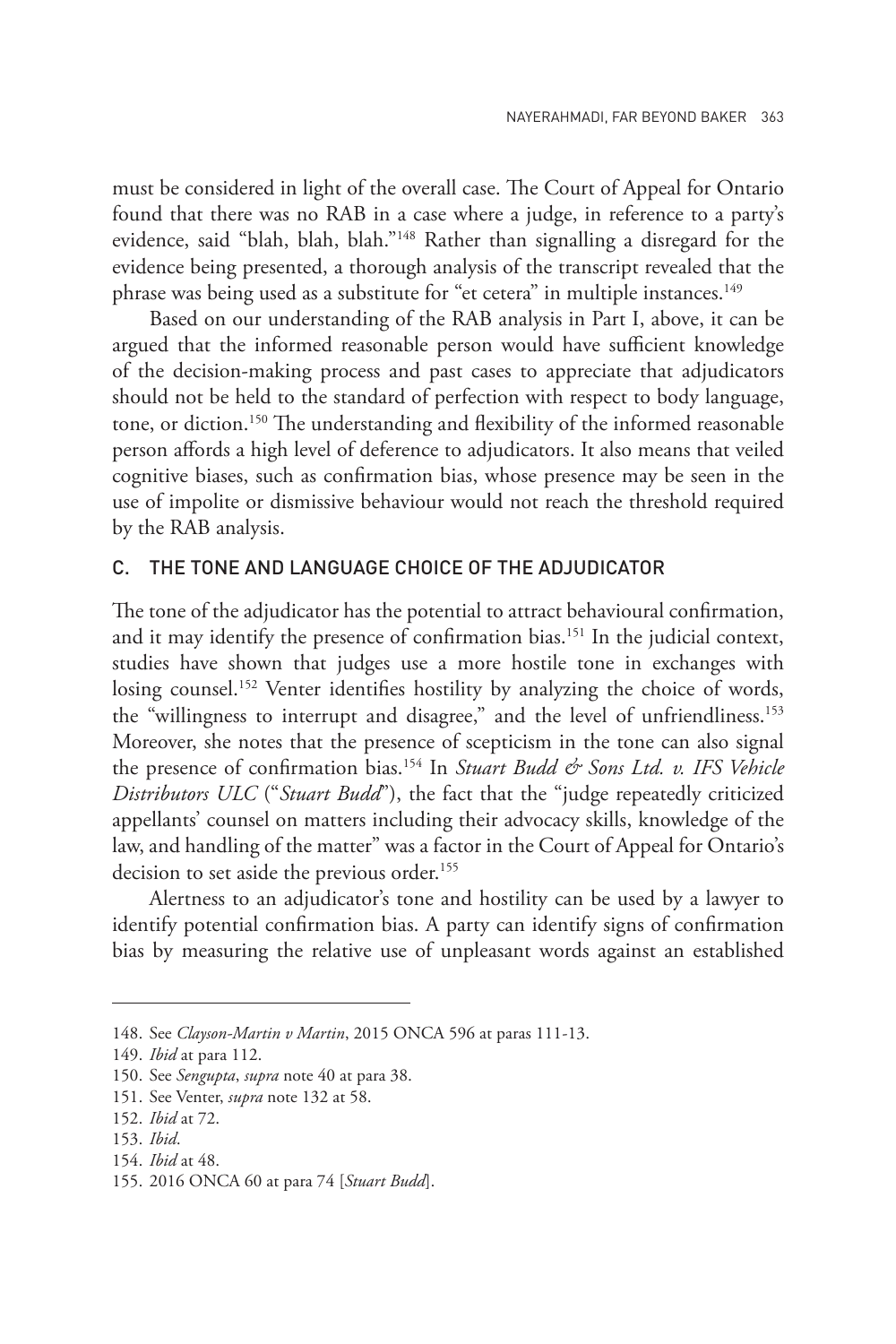norm.156 A lawyer can assess the relative frequency of these exchanges by codifying unpleasant words, *i.e.*, those "reflecting strong emotional content," such as "idiotic."<sup>157</sup> A comparison of the treatment of the two parties, along with analyses of previous hearings presided over by the adjudicator, may give rise to a RAB claim.

In our hypothetical example, the judge was more hostile towards the defence. It may be possible to use the prevalence of unpleasant or offensive language on the part of the adjudicator to argue an appearance of bias that can be caught by the RAB test, even when no confirmation bias or actual bias exists. This is an example of where behaviour that can indicate the presence of cognitive biases can also be caught by the RAB analysis. Unfortunately, this is possible only because the bias manifests in such a way that it is clear and observable.

#### D. CHOICE OF PROCEDURE FOLLOWED BY THE ADJUDICATOR

Knowledge of the law and legal process can be helpful in demonstrating the existence of a RAB where an adjudicator, influenced by confirmation bias, follows only certain procedures or conventions (or parts of certain procedures or conventions) that confirm their hypothesis. This is because the informed reasonable person would have the requisite and complete knowledge of the rules and past decisions of the court or administrative body and would be able to identify when the applicable process is not followed.

In the hypothetical scenario, the trial judge ordered an adjournment so that the plaintiffs could correct their claim. This is similar to the facts of *Stuart Budd*, where the judge adjourned the case, at their own initiative, to allow the respondents to correct a flaw fatal to their case.<sup>158</sup> The Court of Appeal for Ontario determined that the procedural deviations contributed to a RAB.159 This is another example of a potential manifestation of cognitive bias that could be caught by the RAB analysis; the bias is overt and identifiable.

Adjudicators in the administrative setting who fail to follow prescribed procedures are more commonly in violation of the legitimate expectations doctrine, potentially undermining the principles of procedural and natural justice, which obviates the need to engage the RAB analysis and link the conduct to cognitive biases. Legitimate expectations are formed based on official practices and communications, assurances that certain procedures are to be followed or

<sup>156.</sup> See Venter, *supra* note 132 at 58.

<sup>157.</sup> *Ibid* at 58, 69.

<sup>158.</sup> *Stuart Budd*, *supra* note 155 at paras 54, 56.

<sup>159.</sup> *Ibid* at paras 53, 55, 88.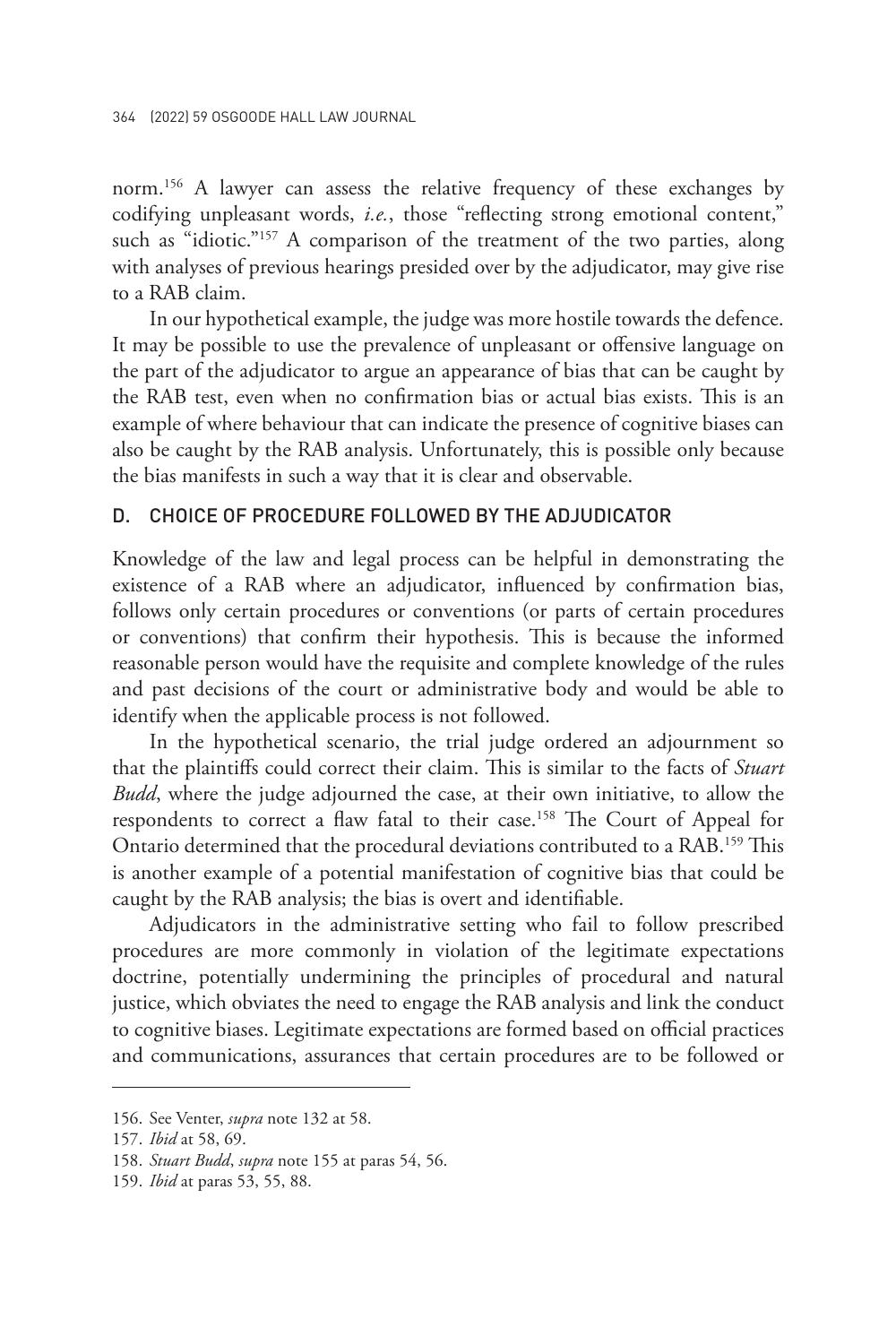that a particular result will be reached, and past practices followed voluntarily by the tribunal.<sup>160</sup> They may also arise from the conduct of the decision maker.<sup>161</sup> Legitimate expectations must be "clear, unambiguous and unqualified" and do not require reliance on the part of the claiming party.162 Justice Binnie likened the necessary precision of legitimate expectations to private law, where a contract must be "sufficiently certain to be capable of enforcement."163

Remedies for breach of procedural fairness based on the legitimate expectations of parties capture obvious cases of confirmation bias affecting a tribunal's process. The argument that confirmation bias has risen to the level of a RAB will likely be used only in addition to—and will be secondary to—a challenge based on the violation of procedural justice and the parties' legitimate expectations. In such circumstances, the ability to tailor remedies to the specific injustice suffered makes it unlikely that courts will entertain a RAB challenge grounded in confirmation bias. The RAB test has a greater likelihood of success where the bias is alleged to have occurred in a courtroom setting, similar to the facts in *Stuart Budd*.

## IV. THE SCOPE OF THE RAB ANALYSIS AND ALTERNATIVE REMEDIES

The intuitive override model of judicial decision making recognizes the susceptibility of adjudicators to heuristic reasoning and, in certain cases, their ability to override intuition. When intuition is not resisted, the RAB analysis is an inadequate and inappropriate tool to protect parties against veiled cognitive biases affecting an adjudicator's decision making. Part II of this article identified instances where adjudicators are, or could be, susceptible to heuristics and cognitive biases that may result in systemic bias in judgement and decision making. Part III presented the difficulty of identifying cognitive biases in a particular case or decision. These findings indicate that cognitive biases, to the extent that they have not risen to obvious cases of bias, are beyond the scope of the RAB analysis and that the test is effectively underinclusive.

<sup>160.</sup> See *Agraira v Canada (Public Safety and Emergency Preparedness)*, 2013 SCC 36 at para 95.

<sup>161.</sup> *Ibid*.

<sup>162.</sup> *Canada (AG) v Mavi*, 2011 SCC 30 at para 68.

<sup>163.</sup> *Ibid* at para 69.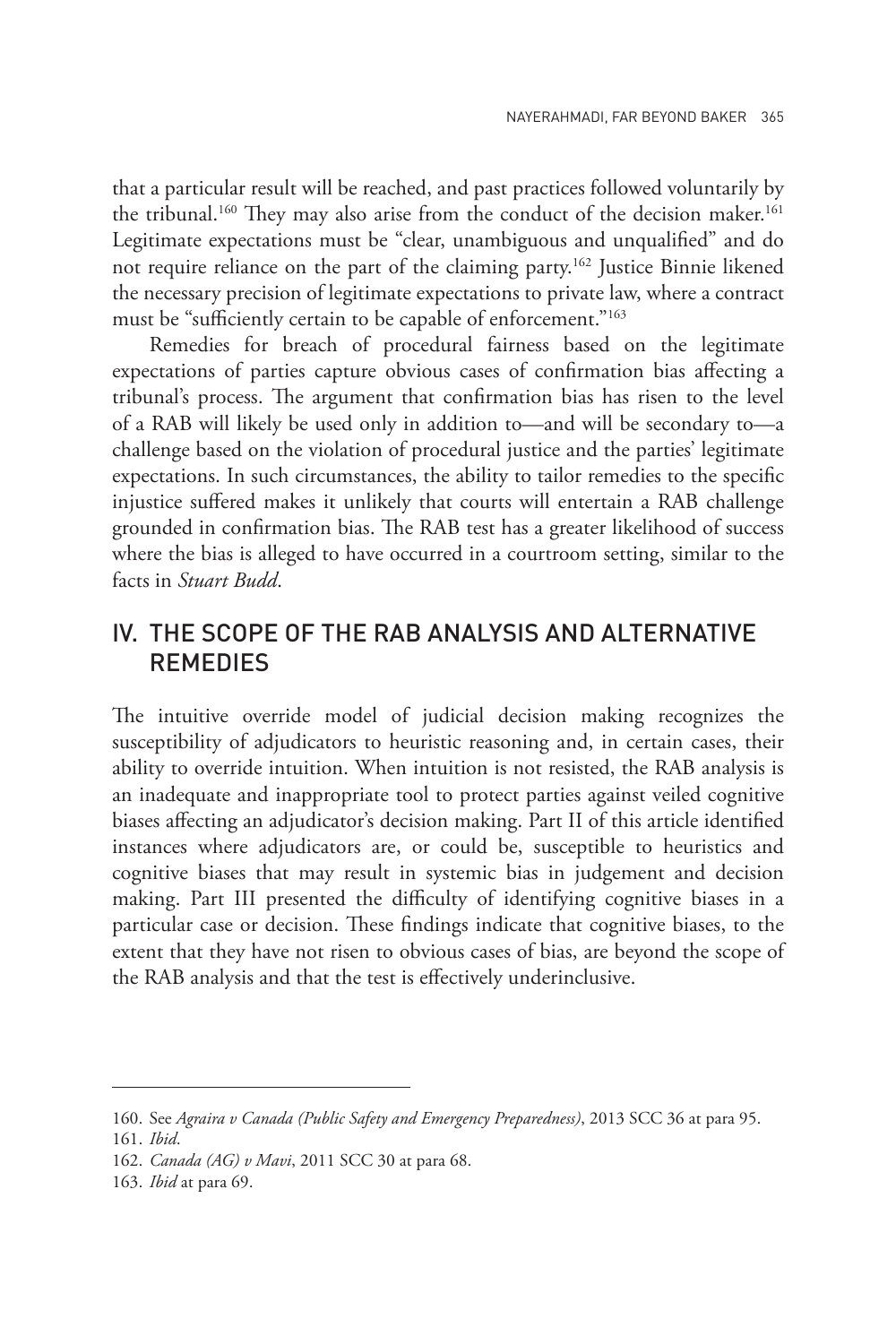#### A. THE SCOPE OF THE RAB ANALYSIS

The RAB test is an appeal to the guiding principle that "justice should not only be done, but should manifestly and undoubtedly be seen to be done."164 The SCC has underscored that this "maxim applies whenever the circumstances create the danger of an injustice."165 The RAB analysis seeks to address circumstances where bias on the part of the adjudicator may have affected the decision. It casts a wide net by recognizing that the appearance of bias, regardless of the existence of actual bias, is sufficient to show a RAB.166 Proving actual bias is, for the most part, a fruitless pursuit.<sup>167</sup> It is for this reason that parties often concede at the outset that there has been no actual bias.168 At first blush, the RAB test appears to be intentionally overinclusive. We want observers and participants in the legal system to see that justice is done; it promotes confidence in the legal system. However, the RAB analysis relies on a simple, yet outdated, assumption that bias can be seen.

As discussed in Part II, cognitive biases are part of our automatic function and are often extremely difficult to isolate and identify in the decision-making process. A complainant who submits that cognitive bias rises to the level of a RAB has the daunting task of persuading a reasonably informed bystander to reasonably perceive cognitive bias on the part of the adjudicator. In effect, the difficulty in identifying cognitive biases, along with the presumption of impartiality and the high threshold for proving bias, appears to limit the scope of the RAB analysis to instances of overt cognitive biases.

The desire to promote the perception of justice, the second part of the *R. v. Sussex Justices* ("*Sussex Justices*") maxim,<sup>169</sup> is the very element that increases the likelihood of false negative errors: instances where bias has affected the decision, but its hand is invisible, and the RAB test is not met. In the criminal justice context, jurors are more concerned with the risk of false positive errors. In Blackstone's ratio, a false negative, the acquittal of ten guilty persons, is preferred to a false positive, the conviction of a single innocent person. A similar preference to deter false positive errors in the context of bias is inappropriate. The preoccupation with avoiding false positives in the RAB analysis makes the system vulnerable

<sup>164.</sup> *R v Sussex Justices* (1923), [1924] 1 KB 256 at 259.

<sup>165.</sup> *Iwa v Consolidated-Bathurst Packaging Ltd*, [1990] 1 SCR 282 at 333 [*Consolidated-Bathurst*].

<sup>166.</sup> See *Wewaykum*, *supra* note 9 at para 64.

<sup>167.</sup> See *Newfoundland Telephone*, *supra* note 13 at 636.

<sup>168.</sup> See *Wewaykum*, *supra* note 9 at para 62.

<sup>169.</sup> *Supra* note 164.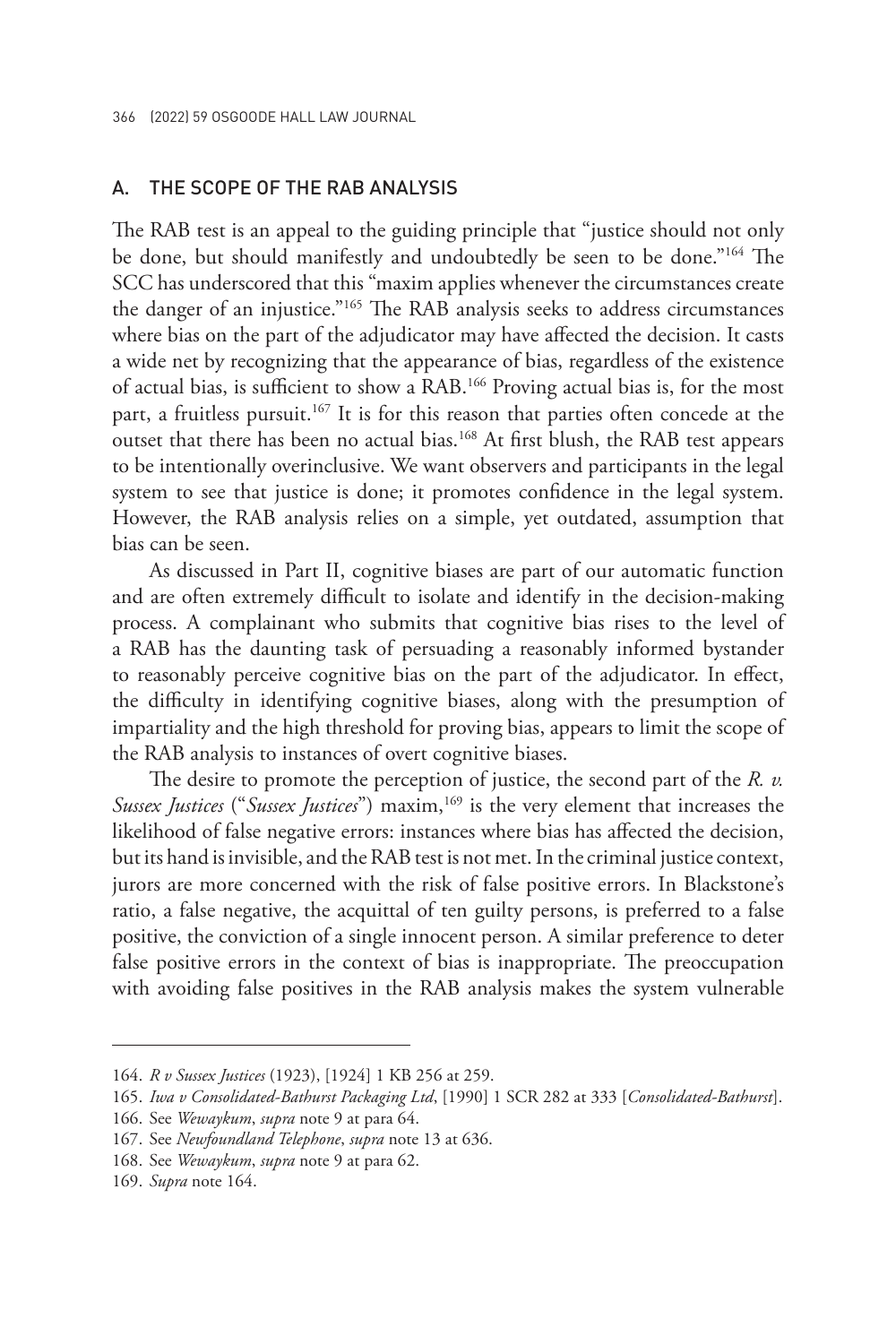to real bias and results in the inevitable violation of the *Sussex Justices* maxim by delivering the perception of justice but failing to deliver justice itself.

The RAB test appears more attuned to our conventional sense of bias than to the development of heuristics science. The starting presumption of impartiality is not easily reconcilable with the override model of judicial decision making and the finding that judges are susceptible to cognitive biases. Moreover, the requirement of an apprehension of bias precludes that which we cannot apprehend—for instance, the exact workings and thought process of an adjudicator's mind. Cognitive biases that influence decisions to the extent that they rise to our ordinary understanding of bias, "a predisposition or prejudice,"<sup>170</sup> can be reconciled with the RAB analysis. There is a blind spot, however, where the effects of cognitive bias are veiled or subtle.

The effects of the blind spot in the RAB analysis may be remedied on appeal. Where heuristic reasoning results in an error of law by way of misapplication or overextension of the law, it is subject to a correctness standard and can be remedied by the error-checking function of appellate courts.<sup>171</sup> Unfortunately, where heuristic reasoning results in errors categorized as questions of fact or questions of mixed fact and law, complainants and appellate judges face a more difficult task. First, on appeal, complainants bear the burden of overcoming the more demanding "palpable and overriding error" standard.<sup>172</sup> In these situations, the trial judge or administrative adjudicator is afforded significant deference in their findings, and relief absent clear prejudice is unlikely. Second, and as a consequence of the deference afforded to first-level decision makers, appellate judges who are not satisfied that a palpable and overriding error has been made face a potential dilemma: to deny relief or to "stretch the law to find a legal error."<sup>173</sup>

Finally, it is possible for the judiciary and the legislature to build mechanisms to prevent certain types of reasoning that are likely informed by cognitive biases. Consider, for example, the judge's comments on attire and religious conviction in the hypothetical scenario in Part III, above. These comments may suggest a series of underlying biases such as the representativeness or the availability heuristics. However, this form of reasoning, in this particular context, does not

<sup>170.</sup> Katherine Barber, ed, *Canadian Oxford Dictionary*, 2nd ed (Oxford University Press, 2004) sub verbo "bias."

<sup>171.</sup> See *Housen v Nikolaisen*, 2002 SCC 33 at para 8 [*Nikolaisen*]. See also *Canada (Minister of Citizenship and Immigration) v Vavilov*, 2019 SCC 65 [*Vavilov*]. The more recent *Vavilov* decision upholds the appellate standards of review as set out in *Nikolaisen*.

<sup>172.</sup> *Nikolaisen*, *supra* note 171 at paras 25, 37.

<sup>173.</sup> Piperides et al, *supra* note 84 at 369.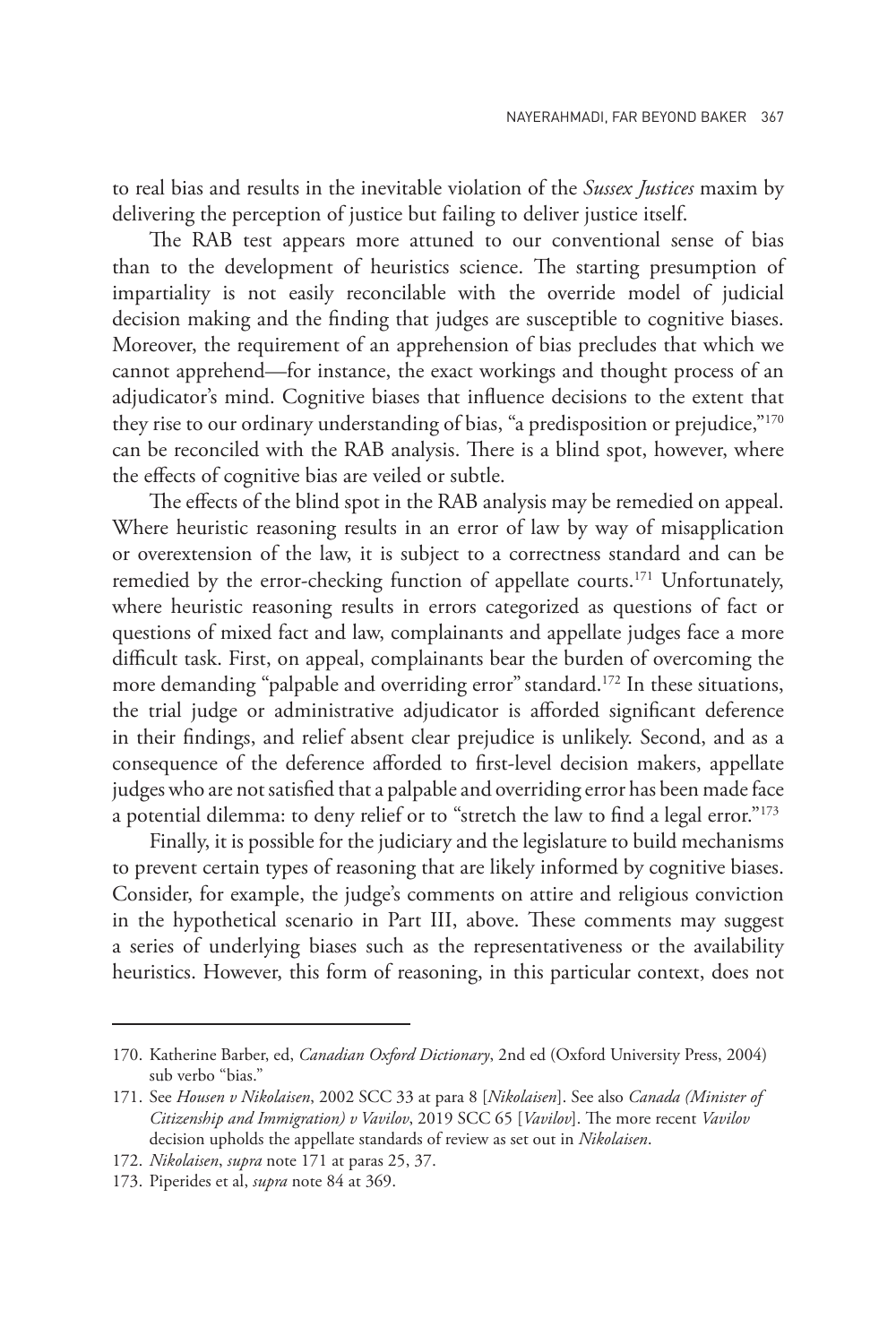require a RAB claim to provide a remedy. Reliance on a person's attire or religious conviction to determine their credibility in a sexual assault case is prohibited.<sup>174</sup>

This part of the hypothetical scenario was loosely based on *R. v. Santhosh*  ("*Santhosh*"), which, like the hypothetical scenario, dealt with a physiotherapist who was alleged to have sexually assaulted his patient.<sup>175</sup> In *Santhosh*, the trial judge took note of the complainant's conservative attire in the courtroom and her religious conviction.<sup>176</sup> The Court of Appeal for Ontario dismissed the appeal, finding that the trial judge had not placed material weight on attire or religious conviction.<sup>177</sup> However, it warned that placing weight on such factors is impermissible and runs close to the prohibited stereotypes.<sup>178</sup> Rules against the prohibited stereotypes have been developed to prevent prohibited reasoning and dispel certain prejudicial myths that can impact the admissibility and evaluation of evidence.

#### B. ALTERNATIVE WAYS TO ADDRESS THE BLIND SPOT IN THE RAB ANALYSIS

The concerns advocated by the H&B school suggest that safeguards should be in place to prevent systematic errors caused by cognitive biases. Where these biases manifest in clear and conventional forms, the RAB analysis has the potential to do just that. However, alternative measures may be necessary in cases that fall within the blind spot. In these circumstances, we must identify ways to manage the reliance on intuition.

Potential recommendations must go beyond fine-tuning intuition. While intuitive decision making has the potential to provide accurate and timely predictions, it is also the pathway for undesirable influences.<sup>179</sup> Guthrie, Rachlinski, and Wistrich warn that "the capacity to use intuitive thinking successfully may require years of 'effortful study' as well as accurate and reliable feedback on earlier judgments"; such a process is not readily available to adjudicators.<sup>180</sup> They suggest that judges do not exist in an environment that allows them to perfect their intuitive decision-making processes.<sup>181</sup> For example, while appeals may be an avenue for another court to remedy bias in the initial trial, it is too removed

<sup>174.</sup> See *R v Ewanchuk*, 1999 SCC 711 at paras 82, 88-89.

<sup>175.</sup> See generally *R v Santhosh*, 2016 ONCA 731.

<sup>176.</sup> *Ibid* at paras 13, 55.

<sup>177.</sup> *Ibid* at paras 19, 55-56.

<sup>178.</sup> *Ibid* at para 17.

<sup>179.</sup> Guthrie, Rachlinski & Wistrich, *supra* note 100 at 31.

<sup>180.</sup> *Ibid* at 31-32.

<sup>181.</sup> *Ibid* at 32.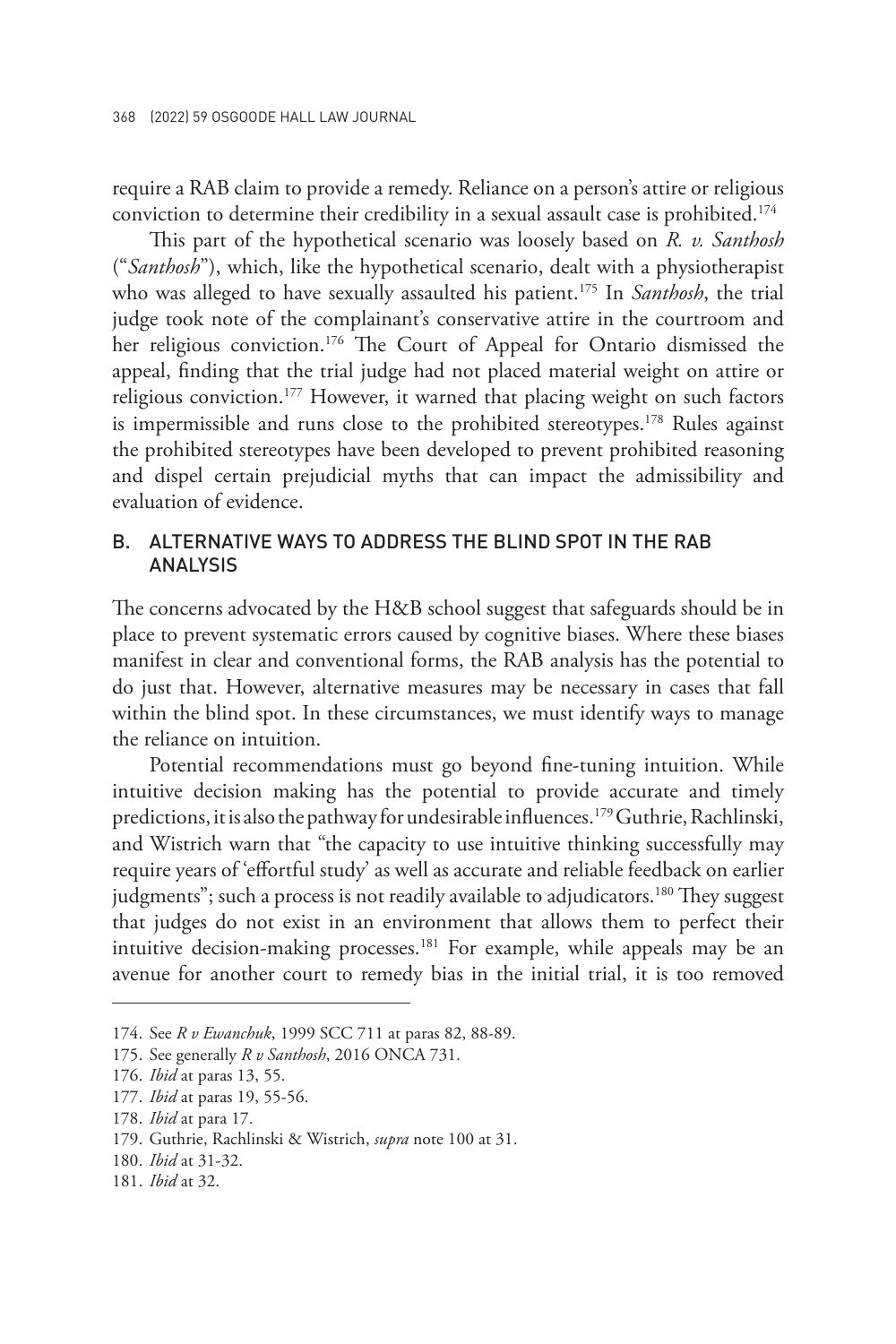from the adjudicator of first instance to provide timely and effective feedback.<sup>182</sup> Moreover, it is unlikely and uncomfortable for parties in litigation to provide such feedback; in certain cases, they may face sanctions where their feedback is not carefully worded.183

Fortunately, if we accept the intuitive override model of decision making, adjudicators are capable, in certain settings, of overriding intuitive decision making. Therefore, it is possible to address, to a certain extent, the blind spot associated with the RAB analysis through preventative measures premised on increasing adjudicators' knowledge of heuristics and their operation. Some scholars have also advised on potential intervention-based techniques that affect the adjudicative process. While these solutions have merit, there remain concerns about their effectiveness and whether the benefit outweighs the cost of implementation.

#### 1. INTERVENTION-BASED MEASURES TO REDUCE SUSCEPTIBILITY TO COGNITIVE BIASES

Guthrie, Rachlinski, and Wistrich offer the possibility of judicial deliberation as a way to reduce cognitive bias in adjudication.<sup>184</sup> Deliberation would allow adjudicators to discuss crucial issues or findings with a panel of their peers. This method of adjudication is currently available in administrative law, where, in certain tribunals, decision makers may deliberate with members who are not adjudicating. These deliberations, however, do not fully prevent cognitive biases and instead, may invite groupthink mentality and systemic bias. The same RAB analysis is applied in cases where deliberation is available.185 Moreover, such an implementation would place a heavy demand on the justice system and would be contrary to how the court currently operates.

There is an additional risk that deliberated decisions could implicitly be given additional weight. An appellate judge reviewing a deliberated trial decision may feel added pressure to arrive at a concurring decision. Similarly, a lawyer may incorrectly influence an adjudicator to place additional weight on deliberated decisions over non-deliberated decisions from the same level of tribunal. Furthermore, there is a risk of regional power imbalance within the

<sup>182.</sup> *Ibid*.

<sup>183.</sup> See generally *Doré v Barreau du Québec*, 2012 SCC 12 [*Doré*]. *Doré* may be an exaggerated example and it is likely that criticism of judges will be more cautiously worded.

<sup>184.</sup> *Supra* note 100 at 33.

<sup>185.</sup> See generally *Consolidated-Bathurst*, *supra* note 165.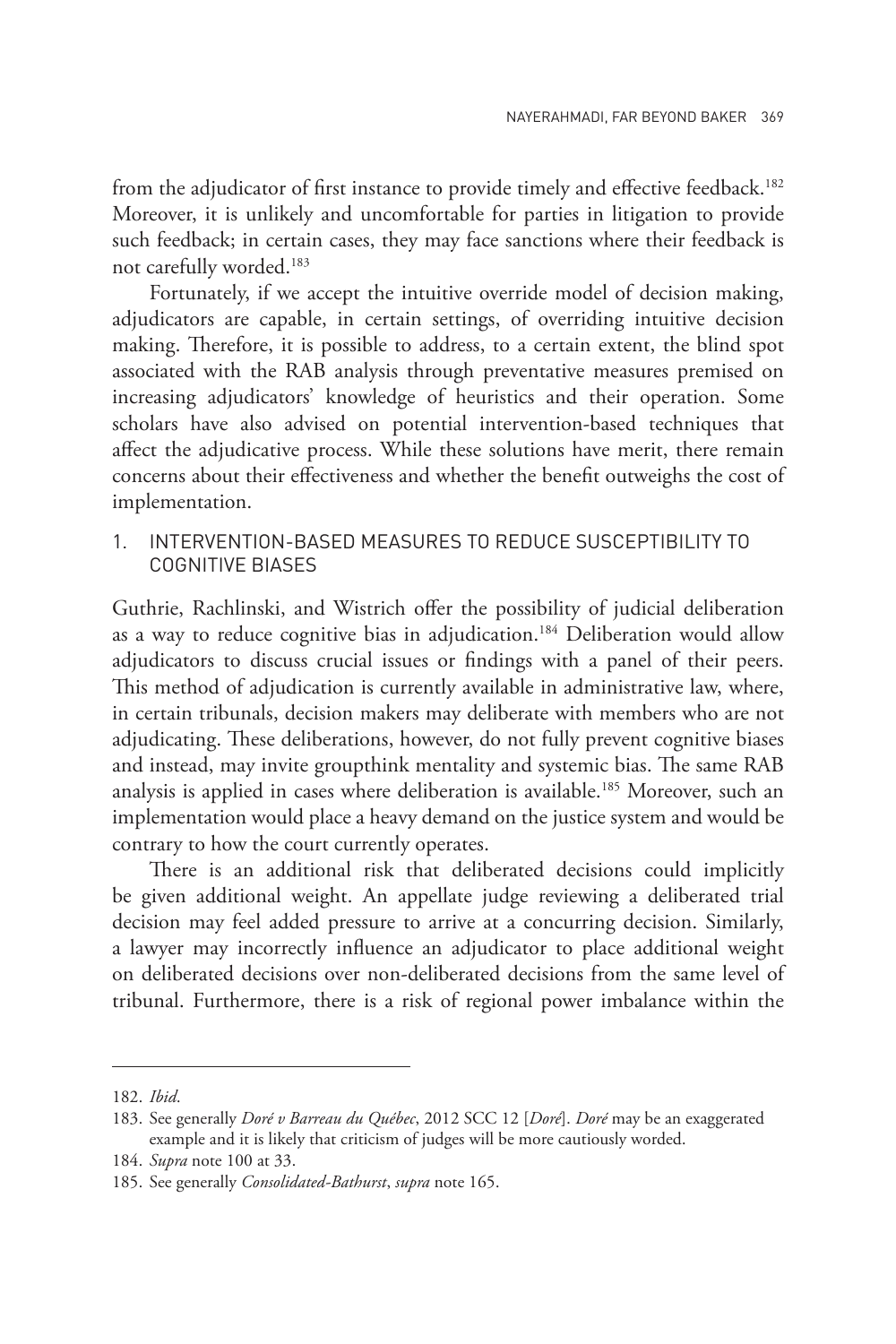same jurisdiction if, between regions, there is inequality of adjudicative resources that limit certain regions' abilities to deliberate decisions.

A second recommendation proffered by Guthrie, Rachlinski, and Wistrich is to increase the amount of time available to judges when they are facing "cognitive overload" and to increase the number of written opinions, as opposed to oral judgments.<sup>186</sup> Increasing the time available to decision makers has the added benefit of improving the conditions of decision making—alertness to emotional or mental states that increase the likelihood of snap, heuristic-driven decisions.187

However, this recommendation also raises concerns about the allocation of scarce judicial resources. The justice system needs to balance the resource limitations of the courts and tribunals with the severity of issues. Increasing the number of written judgments will likely reduce the number of cases heard. Moreover, it may mean that justice is delayed for the cases that are heard. Perhaps most significantly, delays in the criminal context may mean that perpetrators are able to walk free if the delay violates the framework in *R. v. Jordan*:

> At the heart of the new framework is a ceiling beyond which delay is presumptively unreasonable. The presumptive ceiling is set at 18 months for cases going to trial in the provincial court, and at 30 months for cases going to trial in the superior court (or cases going to trial in the provincial court after a preliminary inquiry).<sup>188</sup>

In the alternative, the buildup of decisions that need to be written may on their own overwhelm judges and adjudicators, which poses its own concerns.

#### 2. PREVENTATIVE MEASURES TO REDUCE SUSCEPTIBILITY TO COGNITIVE BIASES

The first step in reducing adjudicators' vulnerability to improper, intuitive decision making is to break the link between bias and behaviour.<sup>189</sup> While most of the judges studied by Faigman et al. believe themselves to be within the highest quartile of objectivity, these blanket and strong beliefs create a real risk for "behaving in ways that belie our self-conception."190 Holding onto an initial belief or presumption that one is objective increases susceptibility to biases.191 These findings are consistent with the notion that System 2 fulfills a

<sup>186.</sup> *Supra* note 100 at 35-36.

<sup>187.</sup> See David L Faigman et al, "Implicit Bias in the Courtroom" (2012) 59 UCLA L Rev 1124 at 1177.

<sup>188.</sup> *R v Jordan*, 2016 SCC 27 at para 46.

<sup>189.</sup> See Faigman et al, *supra* note 187 at 1172.

<sup>190.</sup> *Ibid* at 1173.

<sup>191.</sup> *Ibid*.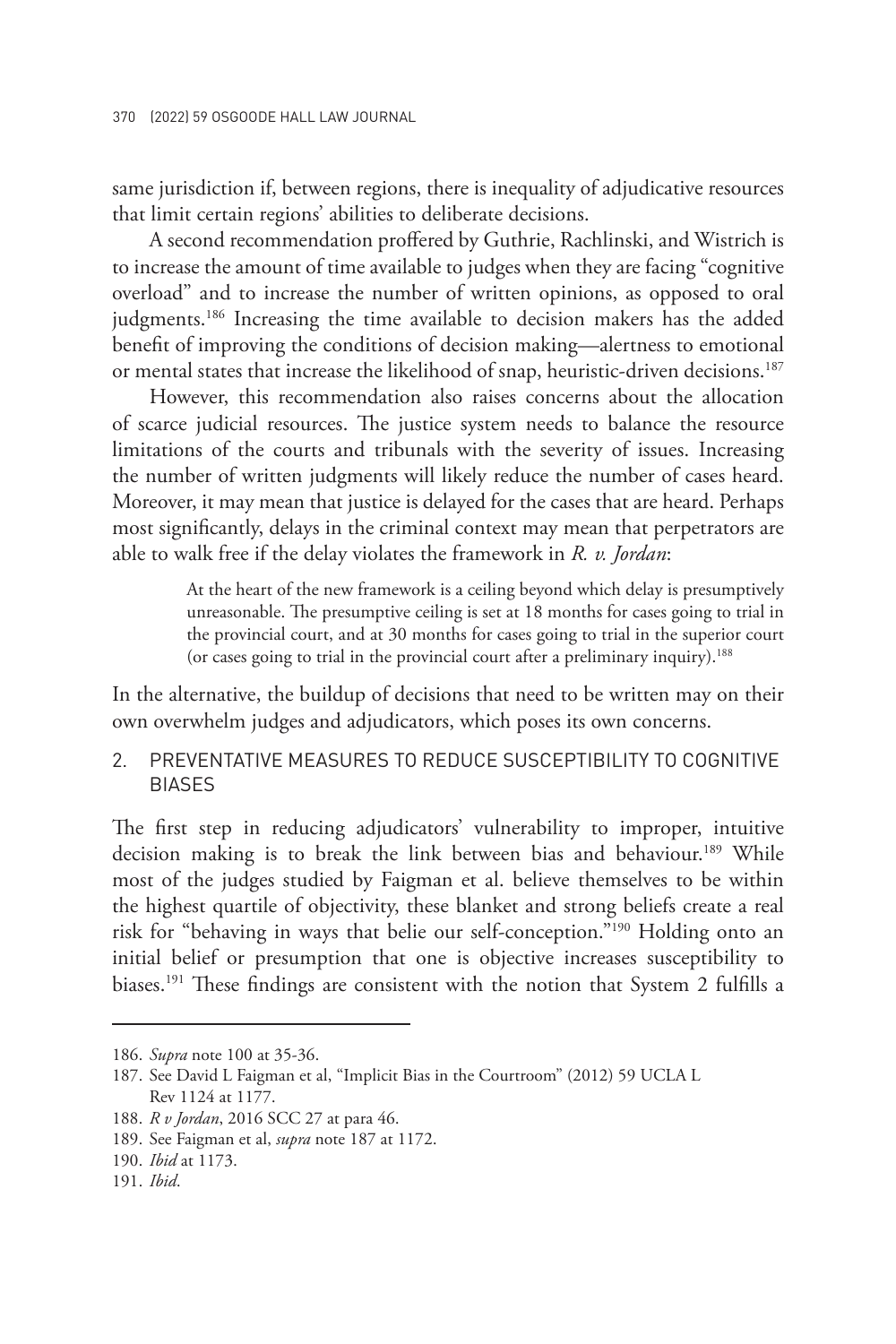gatekeeping or supervisory role over the proposals of System  $1.^{192}$  If adjudicators believe that they are objective, it can affect the degree to which they scrutinize their intuitive judgements. Faigman et al. argue that adjudicators should actively remind themselves¾despite their position, role, and status¾that they are "human and fallible."193

After challenging the presumption of superior objectivity, the next step must be to increase our understanding of how heuristics "can…help the law make better choices."194 The following suggestions to reduce adjudicators' susceptibility to bias are premised on advancing this objective. Both schools of heuristics research, F&F and H&B, agree that "if we are worried about 'bad decisions,' it is usually preferable to change the cues the decision maker confronts or to delegate decisions."195 While delegation is not a viable option in adjudication, it is possible to change the way adjudicators view heuristics and rely on cues. Moreover, Faigman et al. argue that the justice system should find ways to motivate adjudicators to better understand unconscious biases, heuristics, and implicit reasoning in order to modify their behaviour accordingly.<sup>196</sup> They find that when parties are motivated to understand cognitive biases, they are also likely to engage in self-learning and to approach decision making with an increased alertness to intuitive reasoning.<sup>197</sup>

Beyond improving adjudicators' basic understanding of heuristics, cognitive biases can be combatted with "countertypical associations."<sup>198</sup> This operates in cases where we hold a negative attitude towards a group.<sup>199</sup> Countertypical association occurs where increased exposure to members of a group that we would hold a positive attitude towards reduces our implicit negative association.<sup>200</sup> In the ideal case, exposure would be achieved through direct contact with members of the group; however, serious diversification of the bench and bar would take enormous resources—both economically and politically—to achieve, and even diversification alone may have only a slight effect.<sup>201</sup> In the absence of direct

195. Kelman, *supra* note 68 at 230.

201. *Ibid* at 1170.

<sup>192.</sup> See *Kahneman & Frederick*, *supra* note 4 at 51.

<sup>193.</sup> *Supra* note 187 at 1173.

<sup>194.</sup> Christoph Engel & Gerd Gigerenzer, "Law and Heuristics: An Interdisciplinary Venture" in Gigerenzer & Engel, *supra* note 56, 1 at 14.

<sup>196.</sup> *Supra* note 187 at 1176.

<sup>197.</sup> *Ibid*.

<sup>198.</sup> *Ibid* at 1169.

<sup>199.</sup> *Ibid*.

<sup>200.</sup> *Ibid.*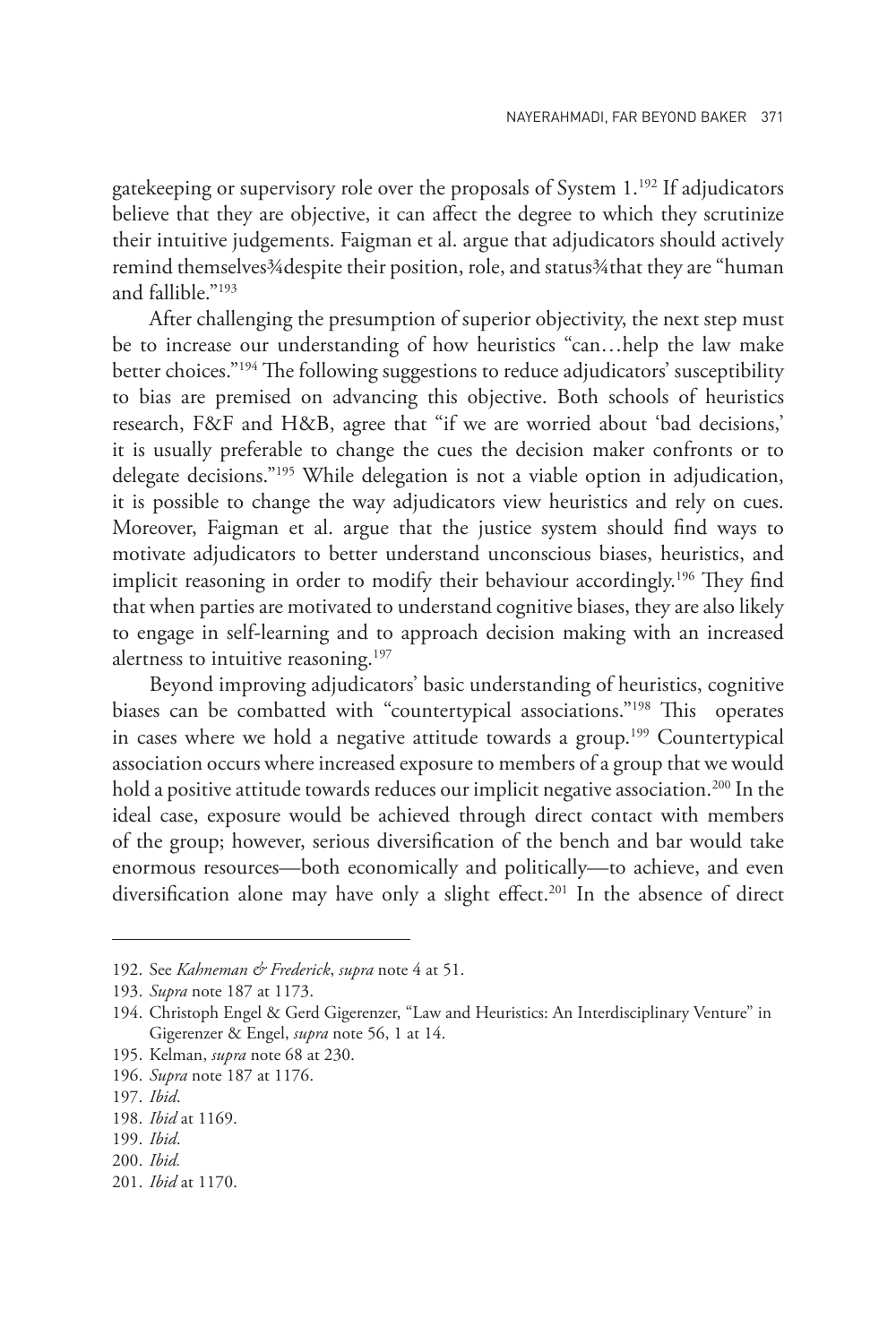exposure, vicarious exposure to the group and indirect inferences stand as an alternative.<sup>202</sup> To satisfy indirect exposure, Faigman et al. suggest, for example, providing adjudicators with a questionnaire that involves positive members of the target group and negative members of the majority group to even out the perceived associations.<sup>203</sup> Ultimately, this form of recommendation is limited in effect and exposure. It is also difficult to determine the possible success rates. In the context of attribute substitution, Kahneman and Frederick note that it is also possible to reduce the susceptibility to attribute substitution by "alerting the respondents to the possibility that their judgement could be contaminated by an irrelevant variable."204

Finally, adjudicators can create systems of accountability and tracking. Guthrie, Rachlinski, and Wistrich recommend that adjudicators implement a checklist-style error test in order to add an element of rule-based thinking to decisions that are more intuitive.<sup>205</sup> They propose an analytical approach similar to the way doctors query an initial diagnostic hunch, rather than a complete dismissal of intuition.<sup>206</sup> In a similar vein, Faigman et al. recommend the use of the "count" concept, which effectively involves asking adjudicators to quantitatively reflect on their patterns of decision making.<sup>207</sup> This sort of accountability system would allow adjudicators to recognize patterns in their decision making that are otherwise undetectable by viewing a single case.<sup>208</sup>

### V. CONCLUSION

The driving force behind the RAB analysis appears to be that justice must be seen to be done. The test relies on a detectable apprehension of bias because we are unable to examine the adjudicator's precise state of mind. The ultimate question that we must ask is whether the informed reasonable person is capable of detecting bias that cannot reasonably be seen. The answer is likely "no." Neither the reasonable person's knowledge of the law nor of their community can help discover veiled or subtle cognitive biases. We are left with the conundrum that the original premise—that justice must be done—may be violated covertly without triggering the current test for bias, leaving a blind spot in the RAB analysis

<sup>202.</sup> *Ibid* at 1170-71.

<sup>203.</sup> *Ibid* at 1171.

<sup>204.</sup> *Supra* note 4 at 58.

<sup>205.</sup> *Supra* note 100 at 33.

<sup>206.</sup> *Ibid*.

<sup>207.</sup> *Supra* note 187 at 1178.

<sup>208.</sup> *Ibid*.